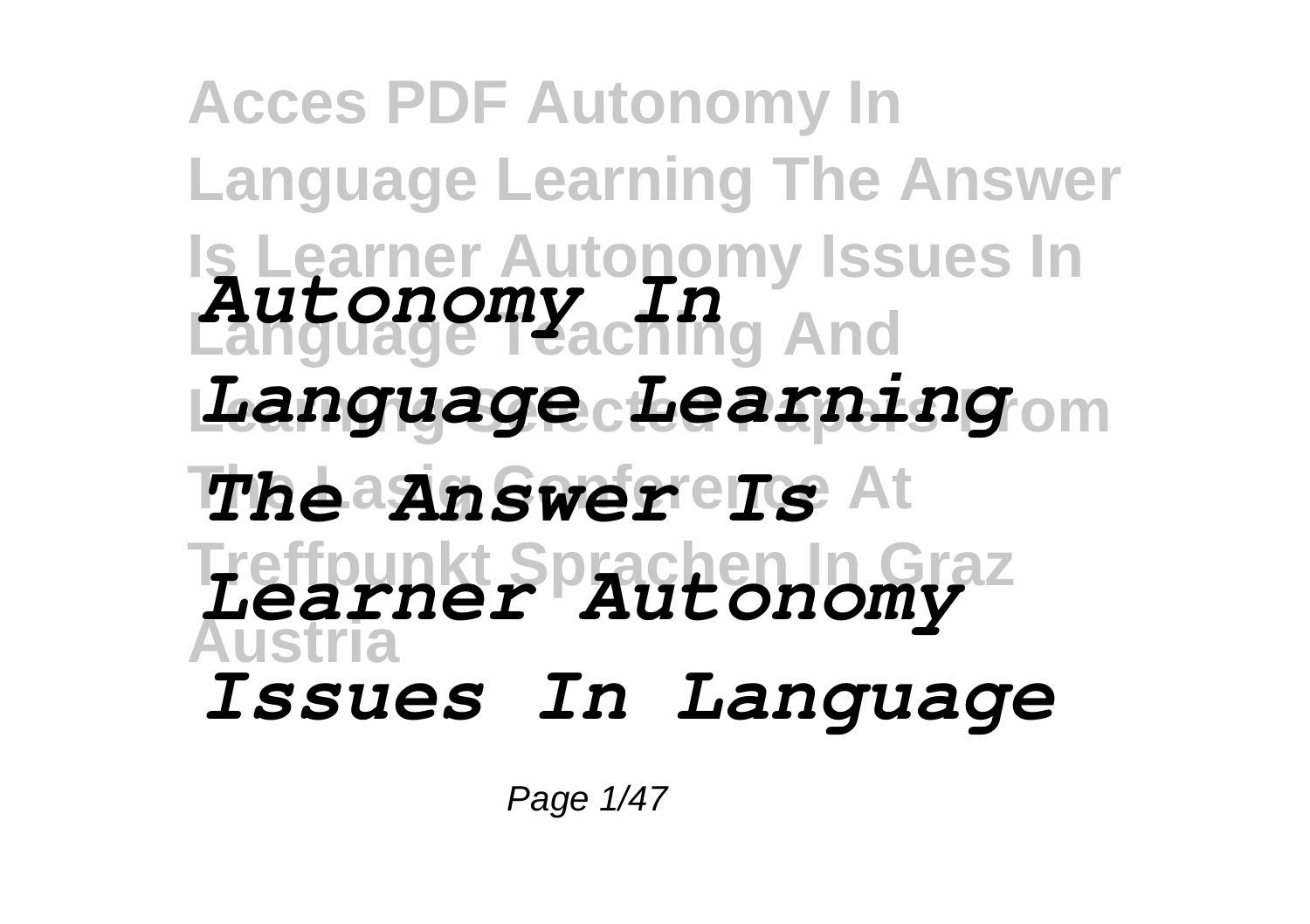## **Acces PDF Autonomy In Language Learning The Answer** *ITeaching Andy Issues In* **Language Teaching And** *Learning Selected* **Learning Selected Papers From** *Papers From The* **The Lasig Conference At** *Lasig Conference At* **Treffpunkt Sprachen In Graz** *Treffpunkt Sprachen* **Austria** Page 2/47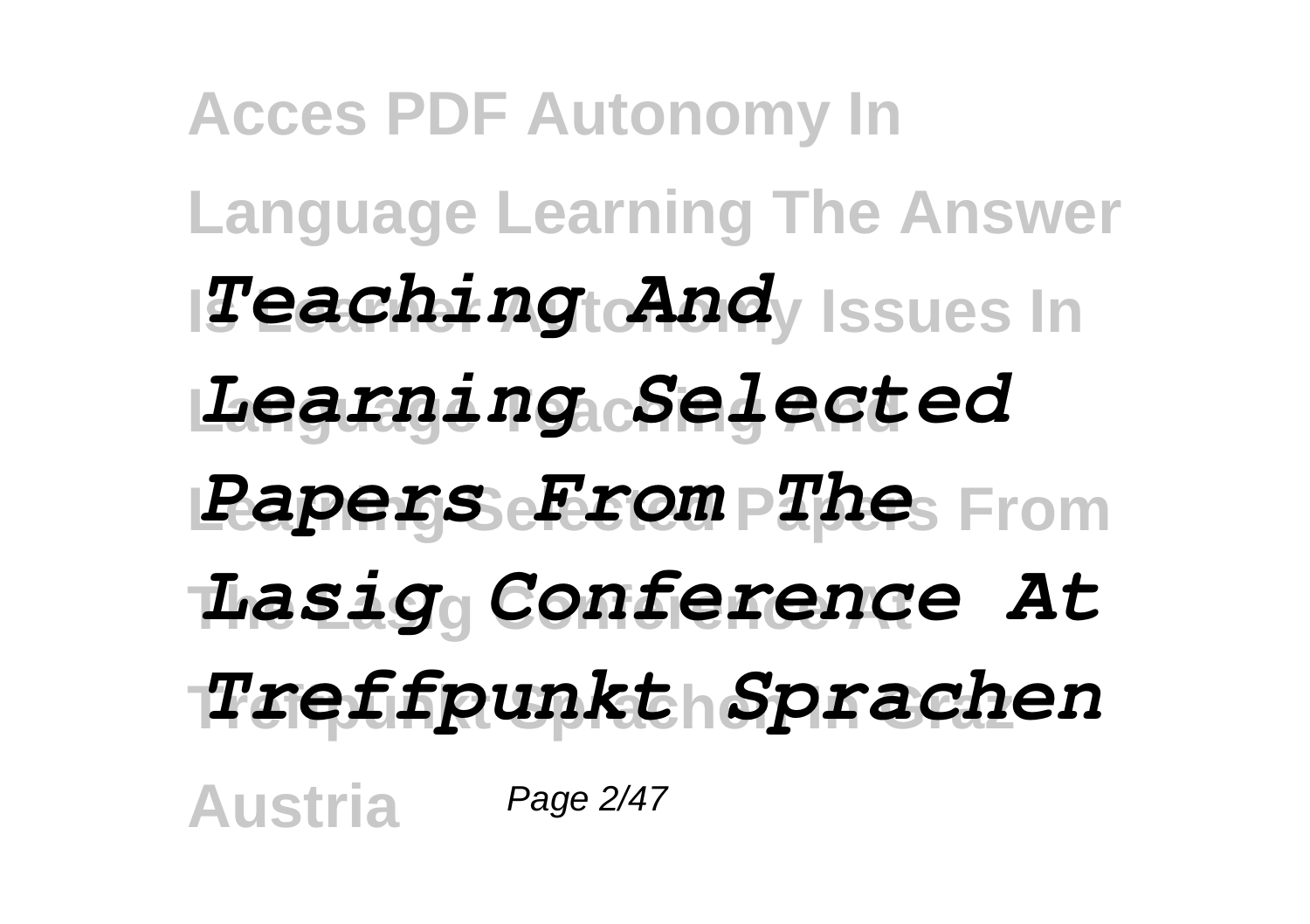## **Acces PDF Autonomy In Language Learning The Answer Is Learner Autonomy Issues In** *In Graz Austria* **Language Teaching And** *If you ally compulsion such* **Learning Selected Papers From** *a referred autonomy in* **The Lasig Conference At** *is learner autonomy issues* **Treffpunkt Sprachen In Graz** *in language teaching and* **Austria** *language learning the answer learning selected papers* Page 3/47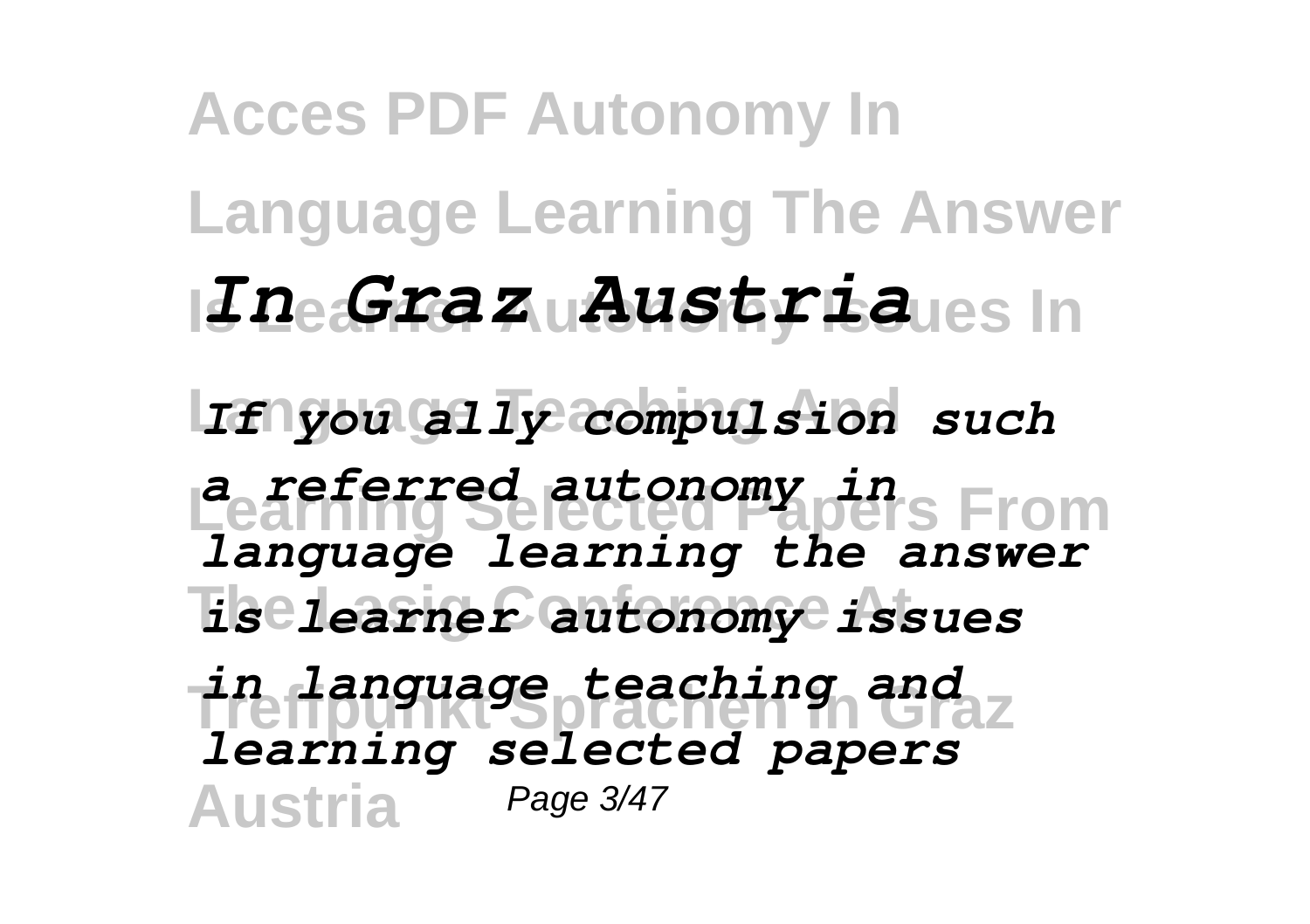**Acces PDF Autonomy In Language Learning The Answer Is Learner Autonomy Issues In** *from the lasig conference at* **Language Teaching And** *treffpunkt sprachen in graz* **Learning Selected Papers From** *austria books that will meet* **The Lasig Conference At** *the expense of you worth,* **Treffpunkt Sprachen In Graz** *acquire the categorically* **Austria** *currently from several best seller from us preferred authors. If you* Page 4/47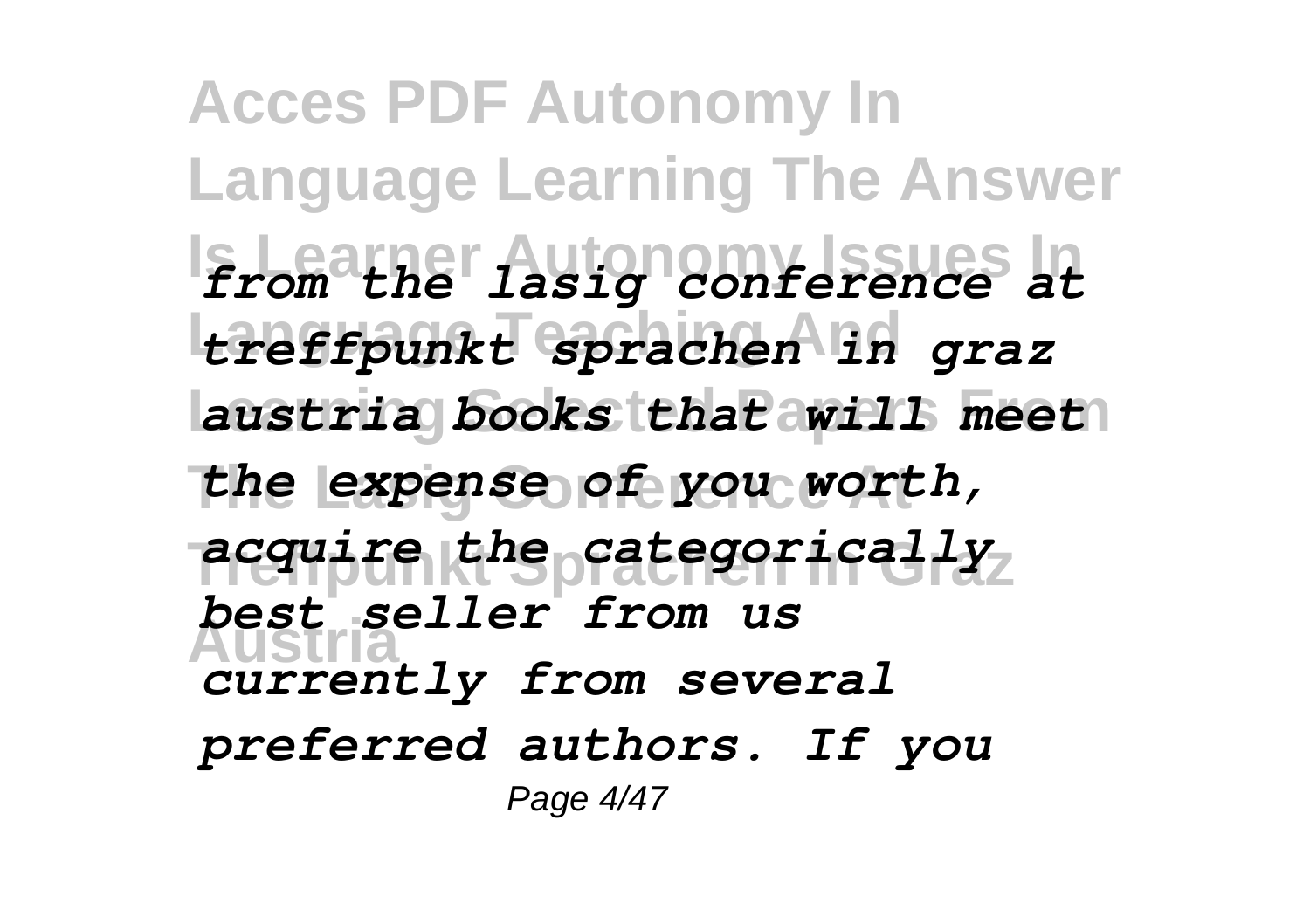**Acces PDF Autonomy In Language Learning The Answer Is Learner Autonomy Issues In** *want to humorous books, lots* **Language Teaching And** *of novels, tale, jokes, and*  $more$  *fictions* tcollections rom **The Lasig Conference At** *are as a consequence* **Treffpunkt Sprachen In Graz** *launched, from best seller* **Austria** *to one of the most current released.*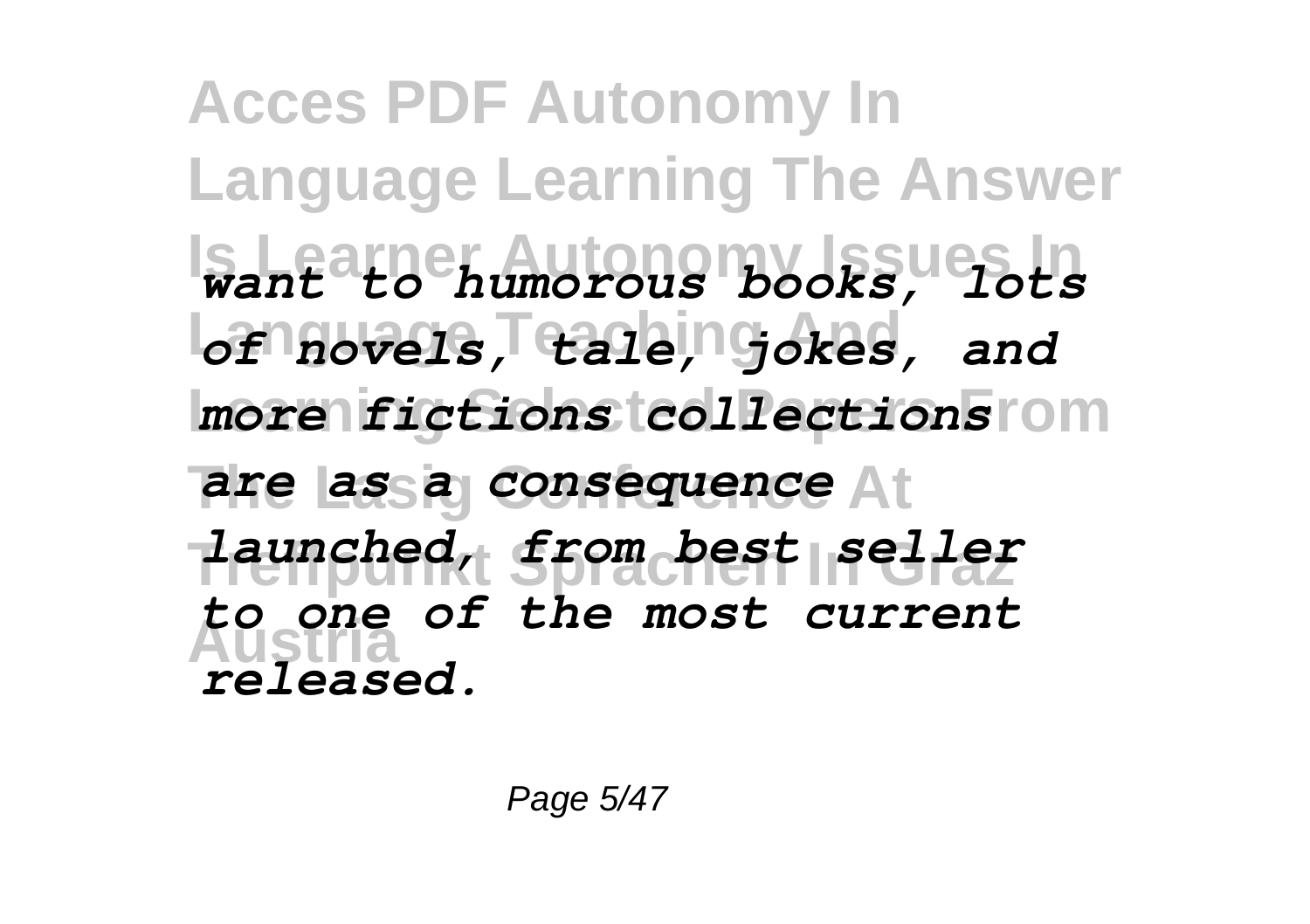**Acces PDF Autonomy In Language Learning The Answer Is Learner Autonomy Issues In** *You may not be perplexed to* **Language Teaching And** *enjoy every book collections* autonomy Sin elanguageers From **The Lasig Conference At** *learning the answer is* **Treffpunkt Sprachen In Graz** *learner autonomy issues in* **Austria** *learning selected papers language teaching and from the lasig conference at* Page 6/47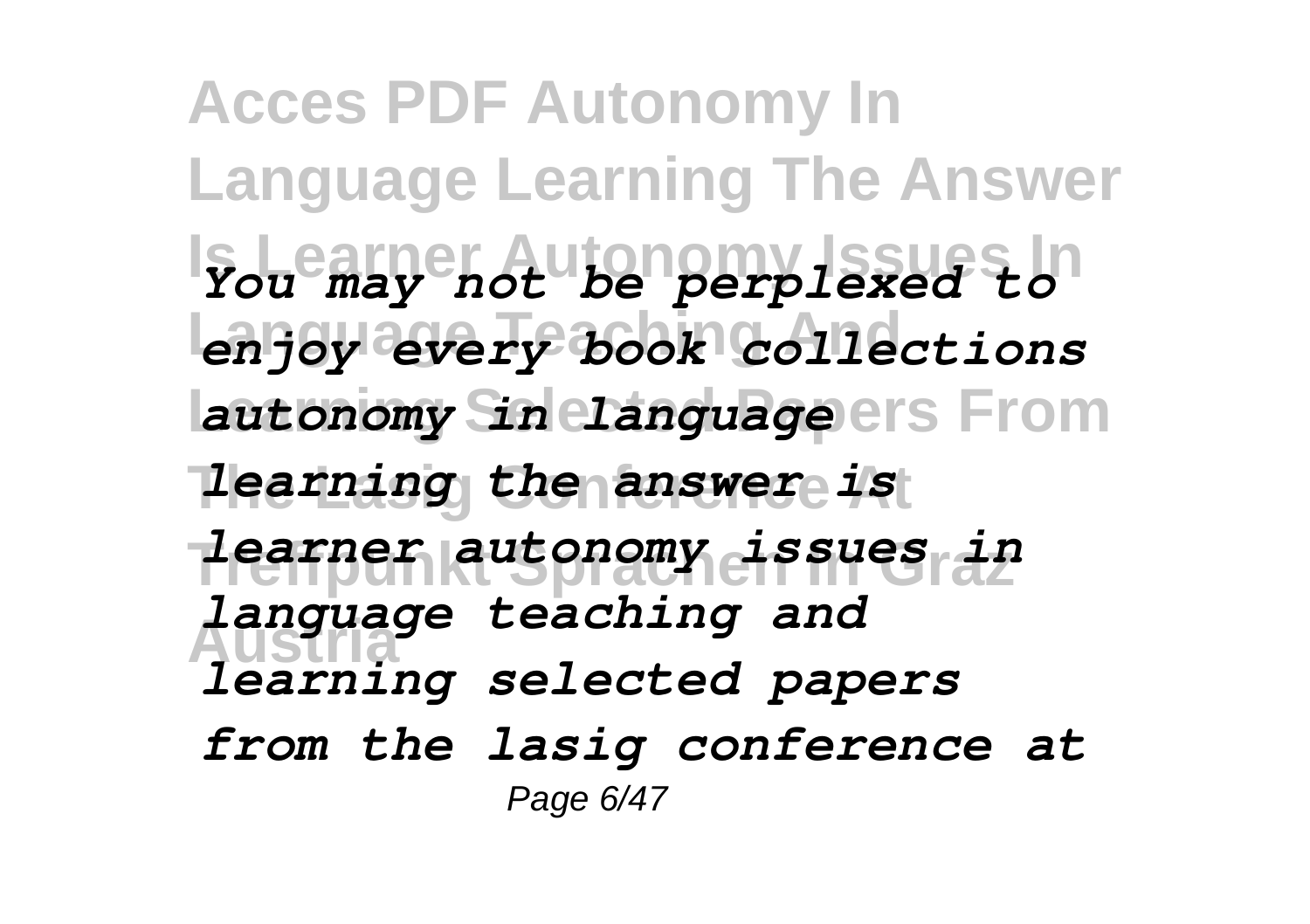**Acces PDF Autonomy In Language Learning The Answer Is Learner Autonomy Issues In** *treffpunkt sprachen in graz* **Language Teaching And** *austria that we will* **Learning Selected Papers From** *unconditionally offer. It is* **The Lasig Conference At** *not as regards the costs.* **Treffpunkt Sprachen In Graz** *It's very nearly what you* **Austria** *habit currently. This autonomy in language learning the answer is* Page 7/47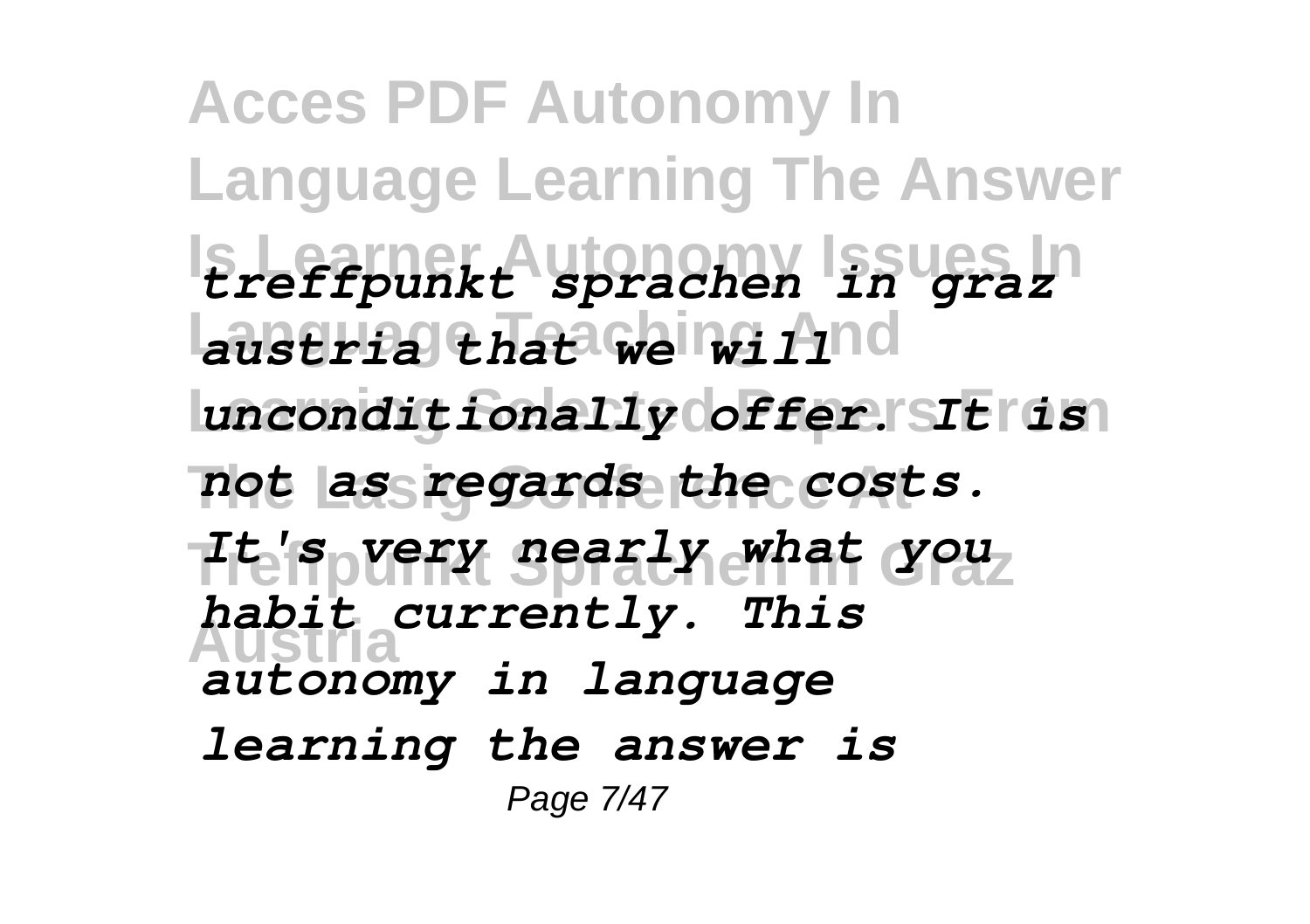**Acces PDF Autonomy In Language Learning The Answer Is Learner Autonomy Issues In** *learner autonomy issues in* **Language Teaching And** *language teaching and* **Learning Selected Papers From** *learning selected papers* **The Lasig Conference At** *from the lasig conference at* **Treffpunkt Sprachen In Graz** *treffpunkt sprachen in graz* **Austria** *operational sellers here austria, as one of the most will very be in the middle* Page 8/47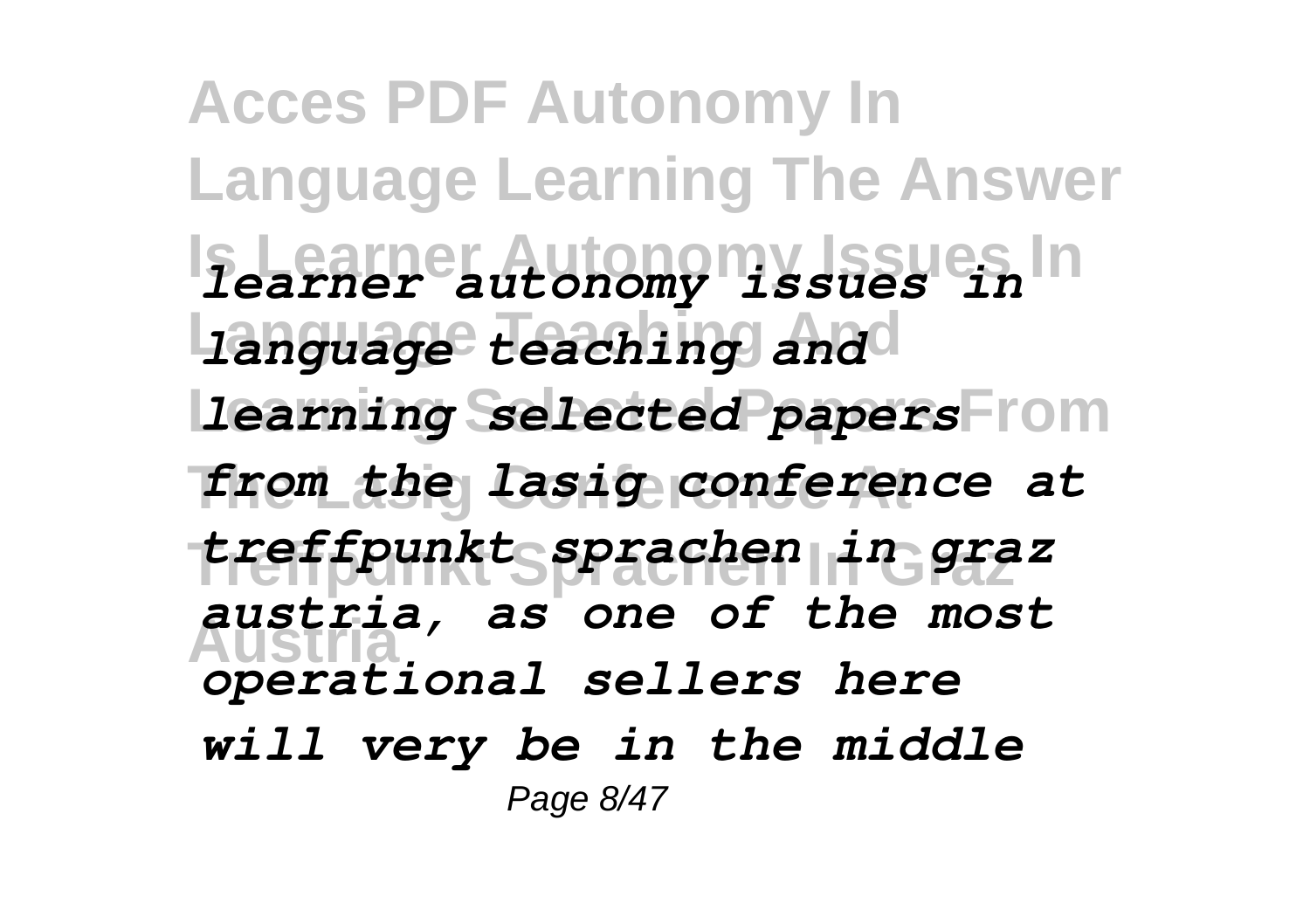**Acces PDF Autonomy In Language Learning The Answer** *Sf the best options issues In* **Language Teaching And** *review.* **Learning Selected Papers From The Lasig Conference At Treffpunkt Sprachen In Graz** *Get in touch with us! From* **Austria** *business' located across the our offices and partner globe we can offer full* Page 9/47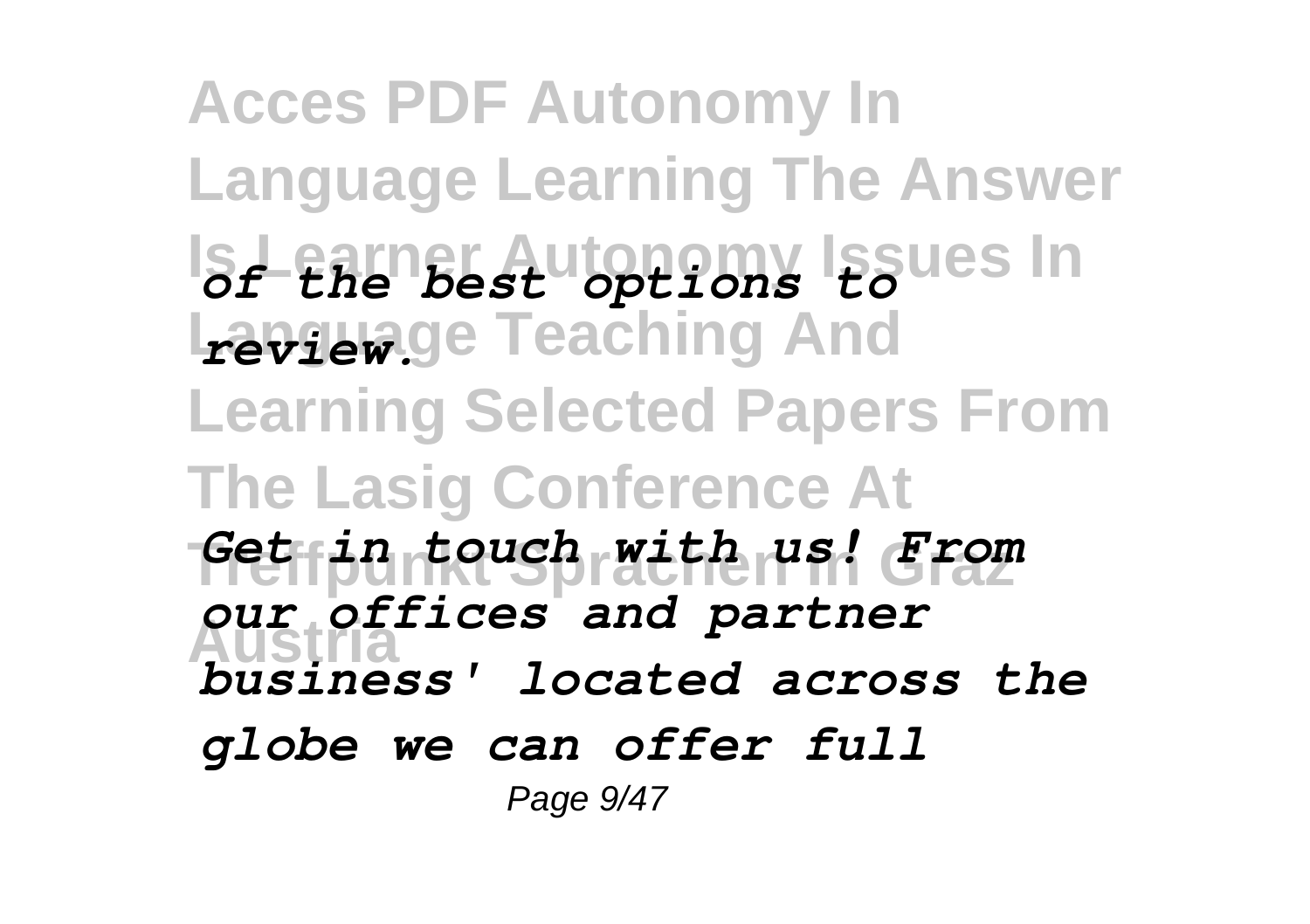**Acces PDF Autonomy In Language Learning The Answer Is Learner Autonomy Issues In** *local services as well as* **Language Teaching And** *complete international shipping, book conline* Is From **The Lasig Conference At** *download free of cost* **Treffpunkt Sprachen In Graz Austria** *New Approaches on Learner Autonomy in Language* Page 10/47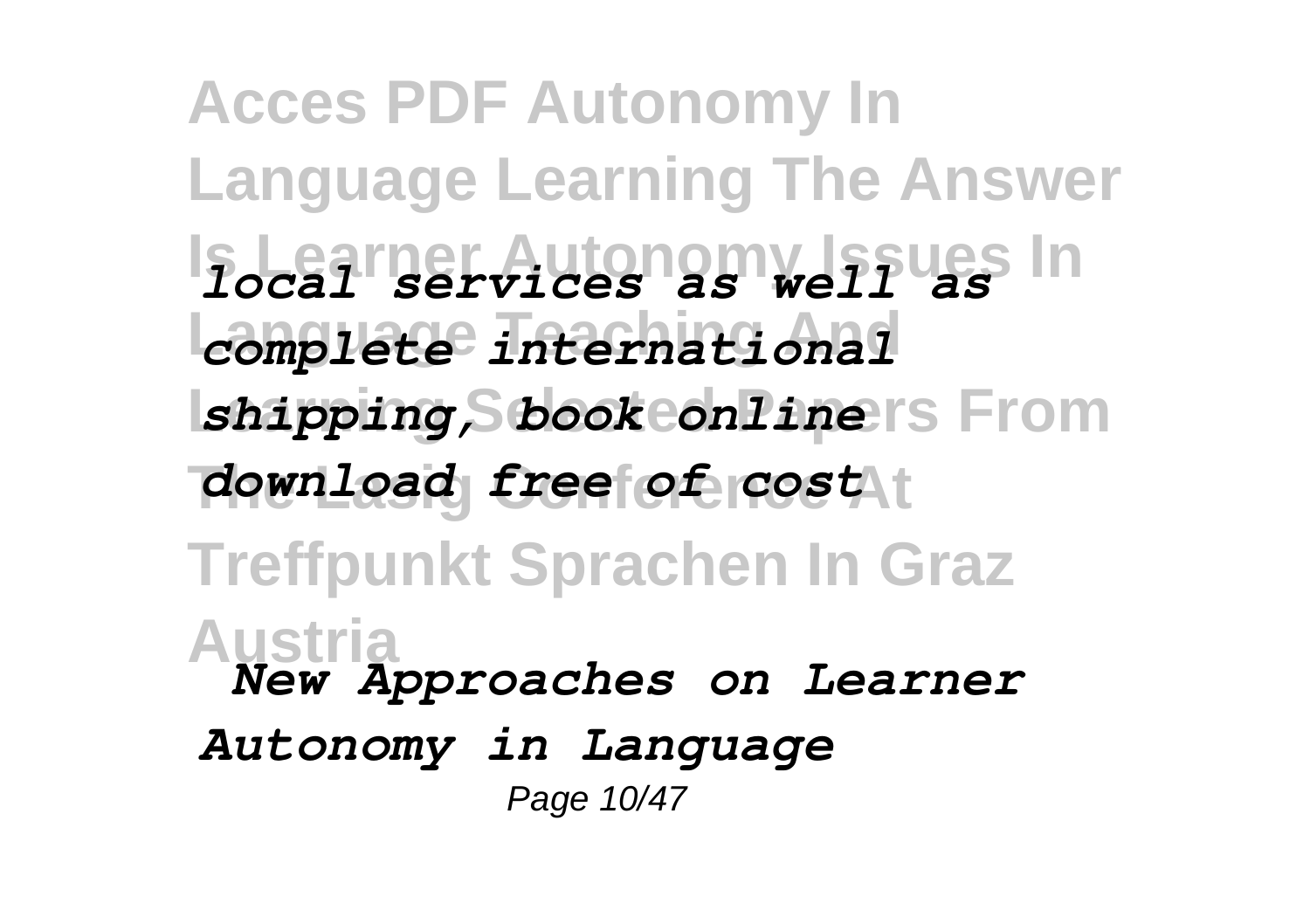**Acces PDF Autonomy In Language Learning The Answer Is Learner Autonomy Issues In** *Learning ...* **Language Teaching And** *Effective communication depends on a complex of* From **The Lasig Conference At** *procedural skills that* **Treffpunkt Sprachen In Graz** *develop only through use;* **Austria** *depends crucially on and if language learning language use, learners who* Page 11/47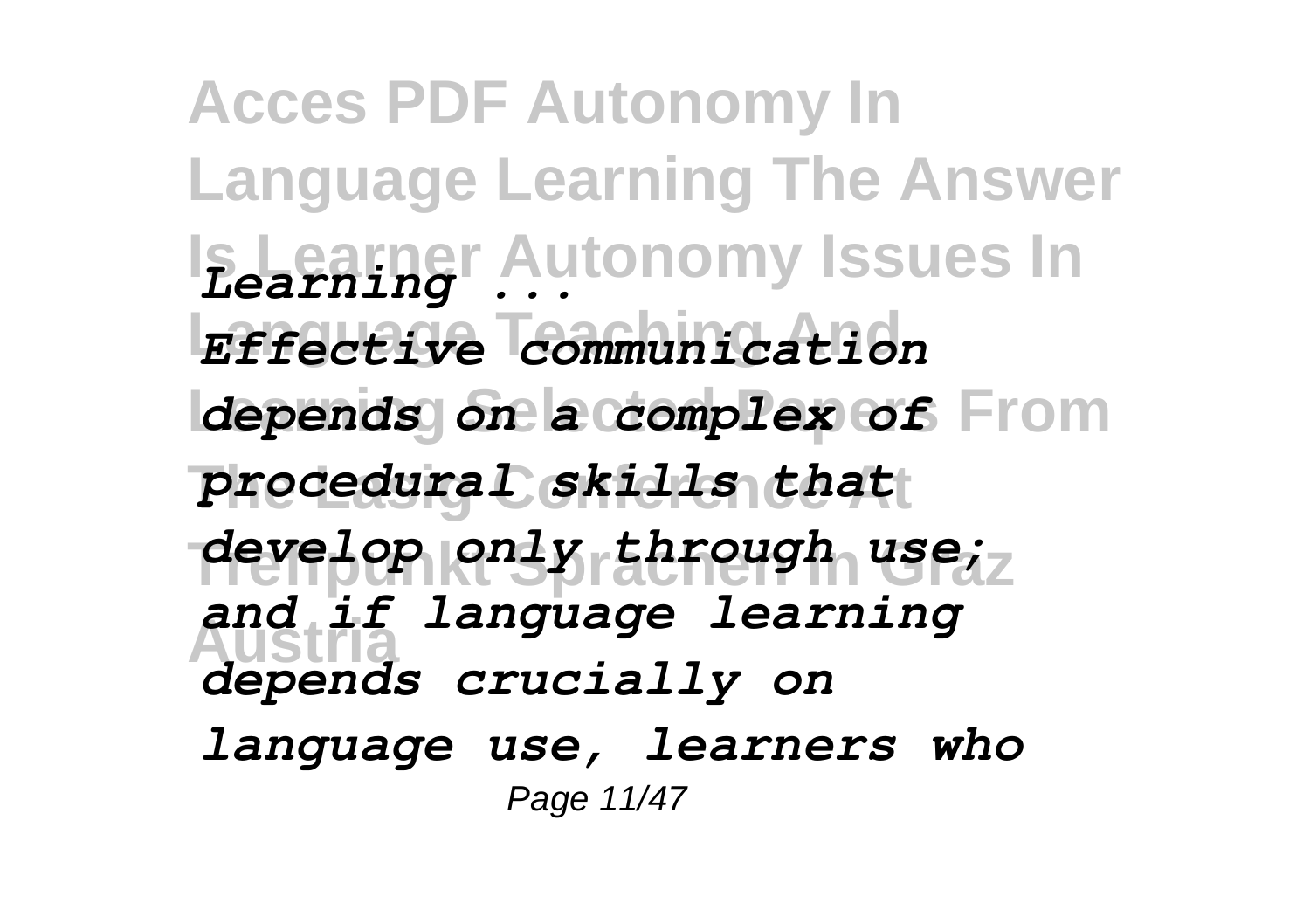**Acces PDF Autonomy In Language Learning The Answer Is Learner Autonomy Issues In** *enjoy a high degree of* **Language Teaching And** *social autonomy in their* **Learning environment should The Lasig Conference At** *find it easier than* **Treffpunkt Sprachen In Graz** *otherwise to master the full* **Austria** *range of discourse roles on which effective spontaneous communication depends.* Page 12/47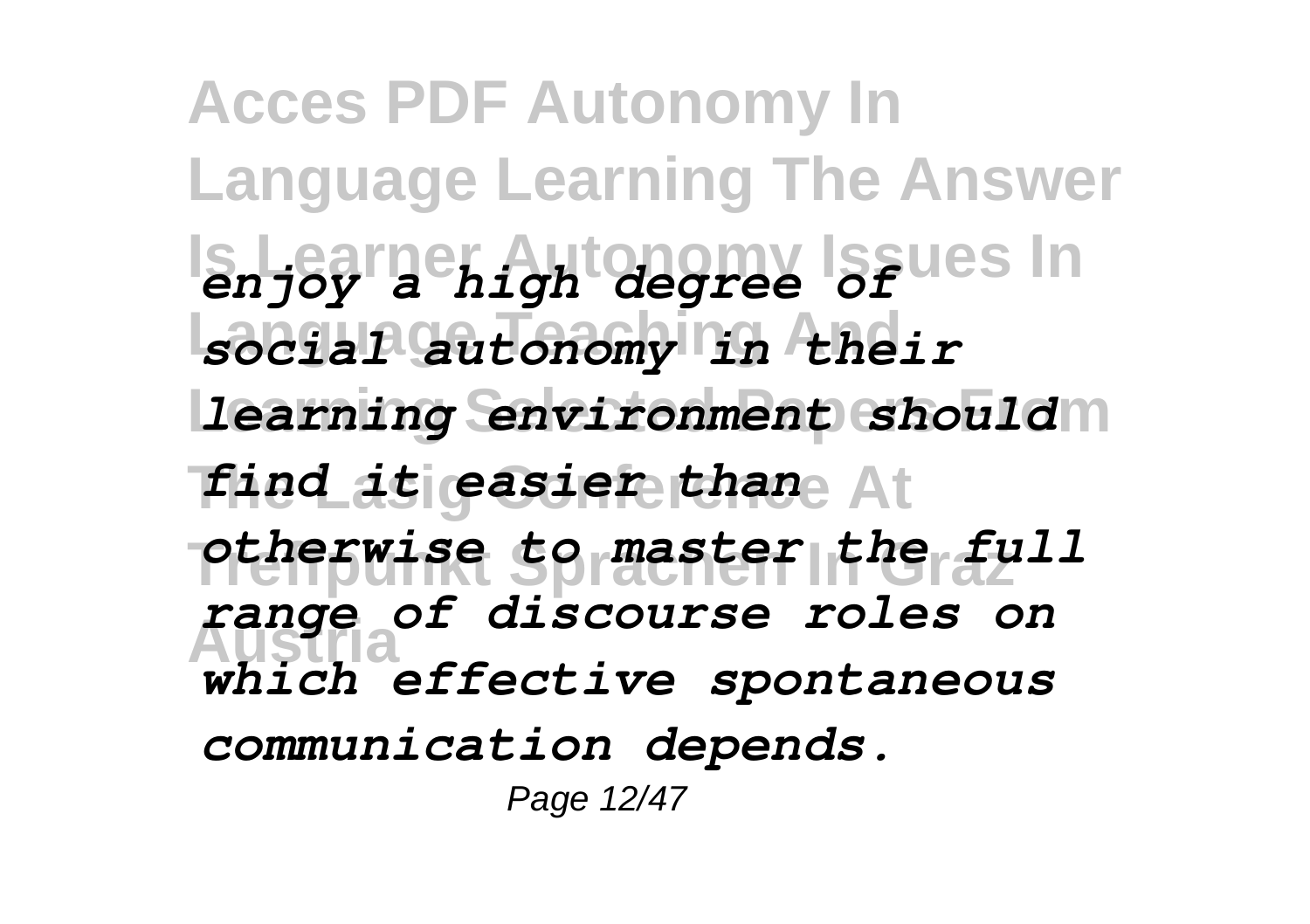**Acces PDF Autonomy In Language Learning The Answer Is Learner Autonomy Issues In Language Teaching And** *Autonomy in Language* **Learning Selected Papers From** *Learning* **The Lasig Conference At** *Later chapters discuss the* **Treffpunkt Sprachen In Graz** *social and political* **Austria** *independence and their implications of autonomy and effects on educational* Page 13/47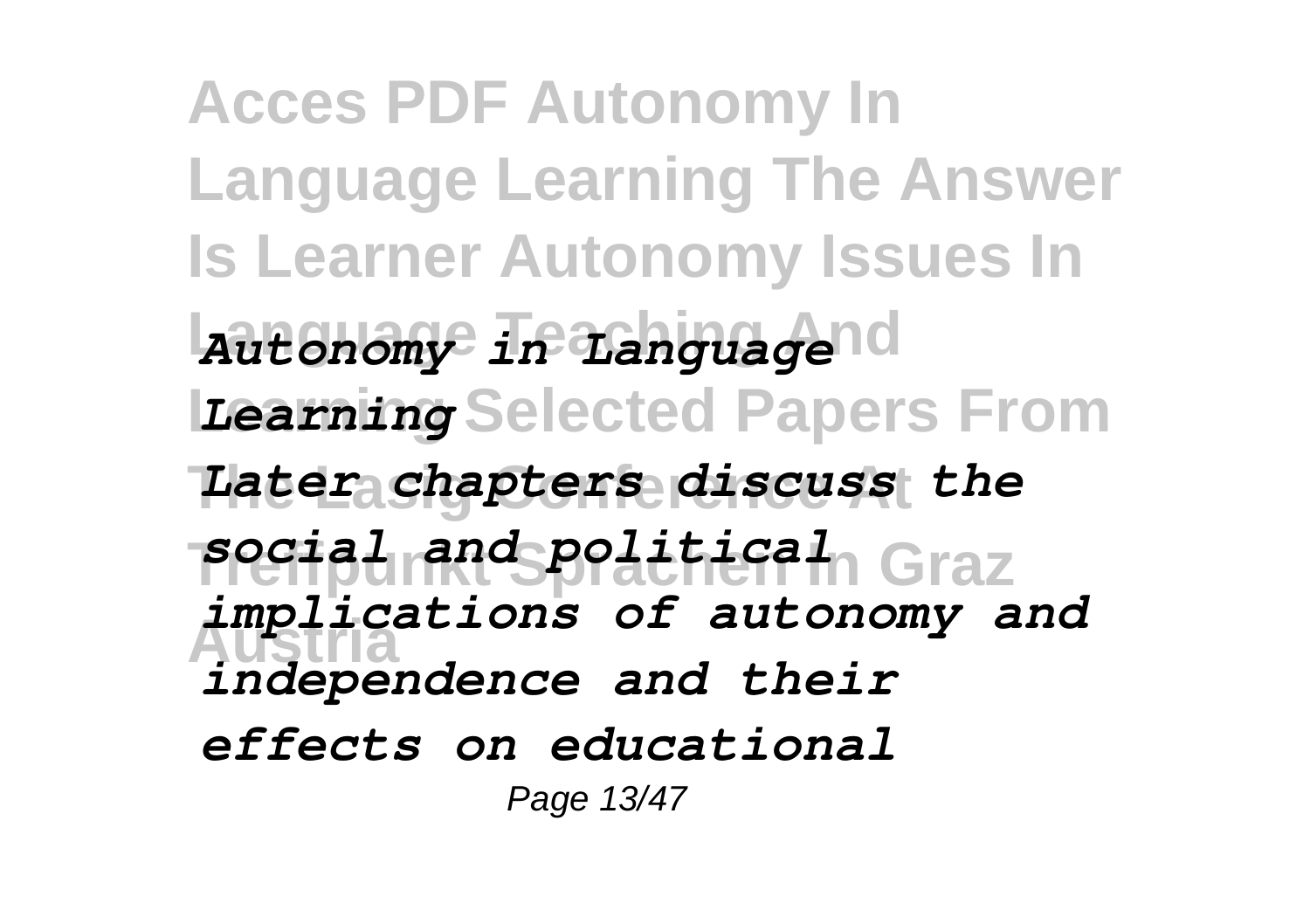**Acces PDF Autonomy In Language Learning The Answer Is Learner Autonomy Issues In** *structures. The consequences* **Language Teaching And** *for the design of learnercentred materials and IS From* **The Lasig Conference At** *methods is discussed,* **Treffpunkt Sprachen In Graz** *together with an exploration* **Austria** *of the practical ways of implementing autonomy and independence in language* Page 14/47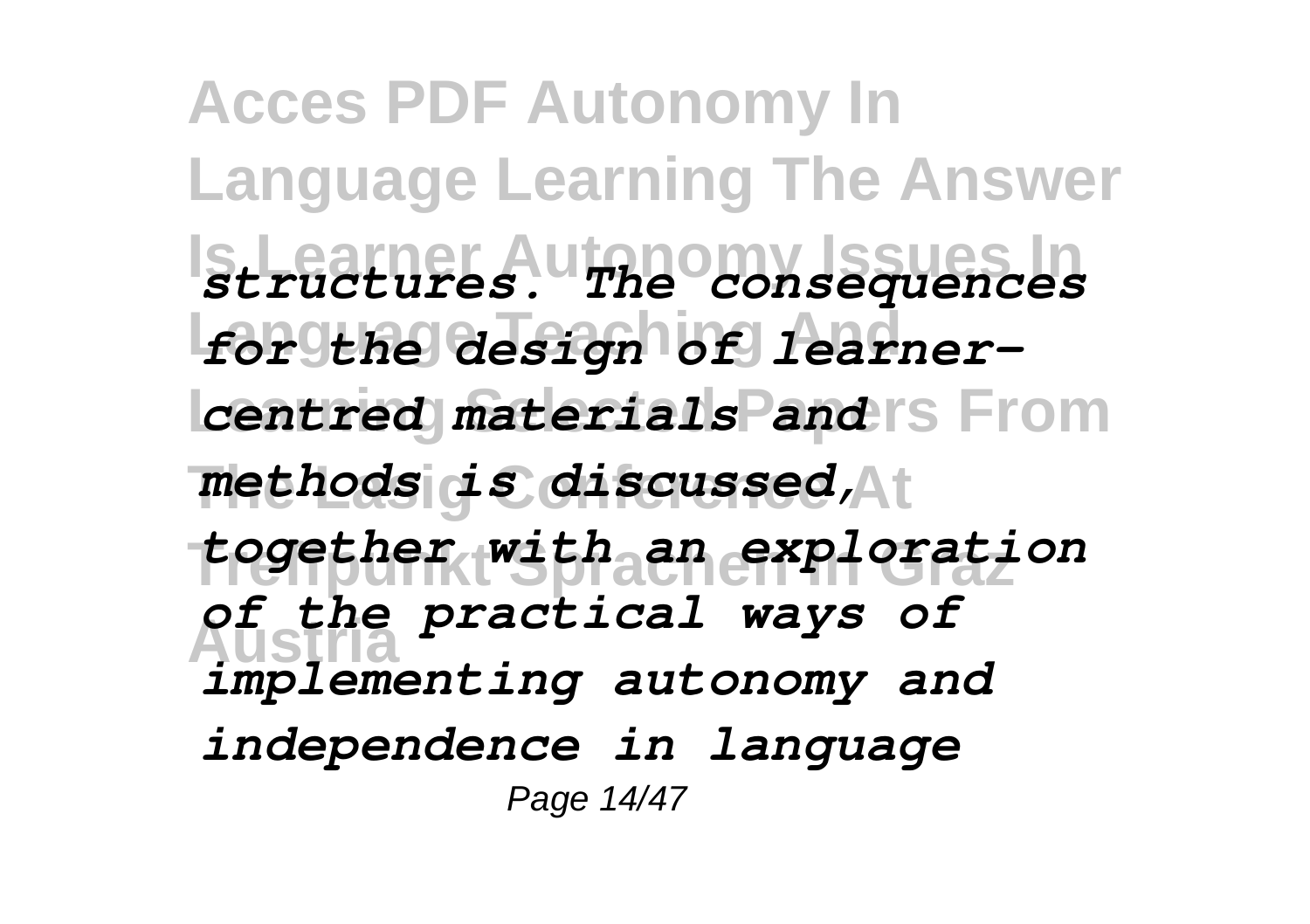**Acces PDF Autonomy In Language Learning The Answer** Is Learner **Autonomy Issues In Language Teaching And Autonomous Language**pers From **The Lasig Conference At** *Learning: The teachers'* **Treffpunkt Sprachen In Graz** *perspectives ...* **Austria** *autonomy in language teaching and learning. 2.2 De?nitions Holec's (1981)* Page 15/47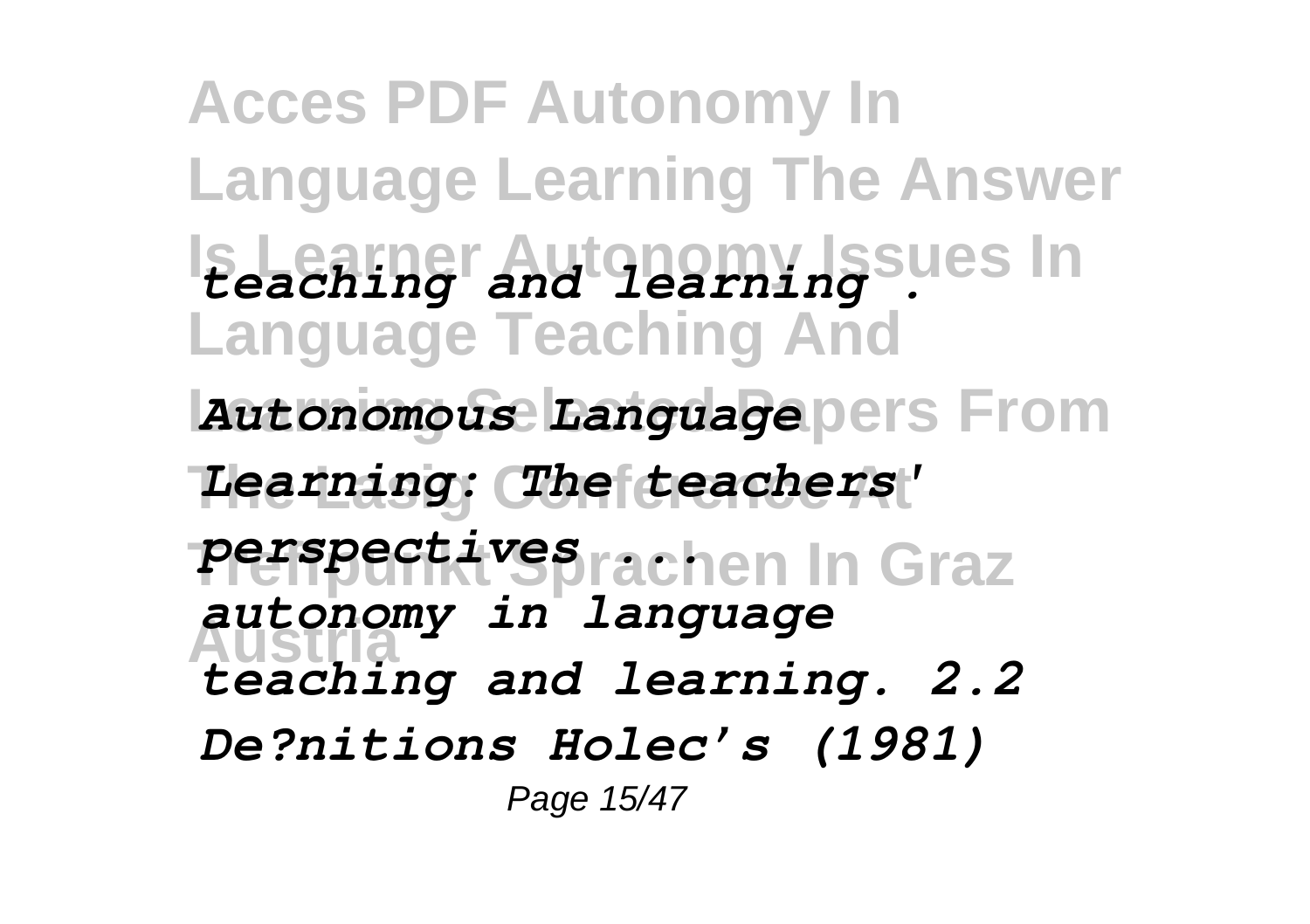**Acces PDF Autonomy In Language Learning The Answer Is Learner Autonomy Issues In** *de?nition of learner* autonomy has proved nd *remarkably robust Pand* IS From **The Lasig Conference At** *remains the most widely* **Treffpunkt Sprachen In Graz** *cited de?nition in the ?eld.* **Austria** *abound. 'Ability' is often Variations on this de?nition replaced by 'capacity' (a* Page 16/47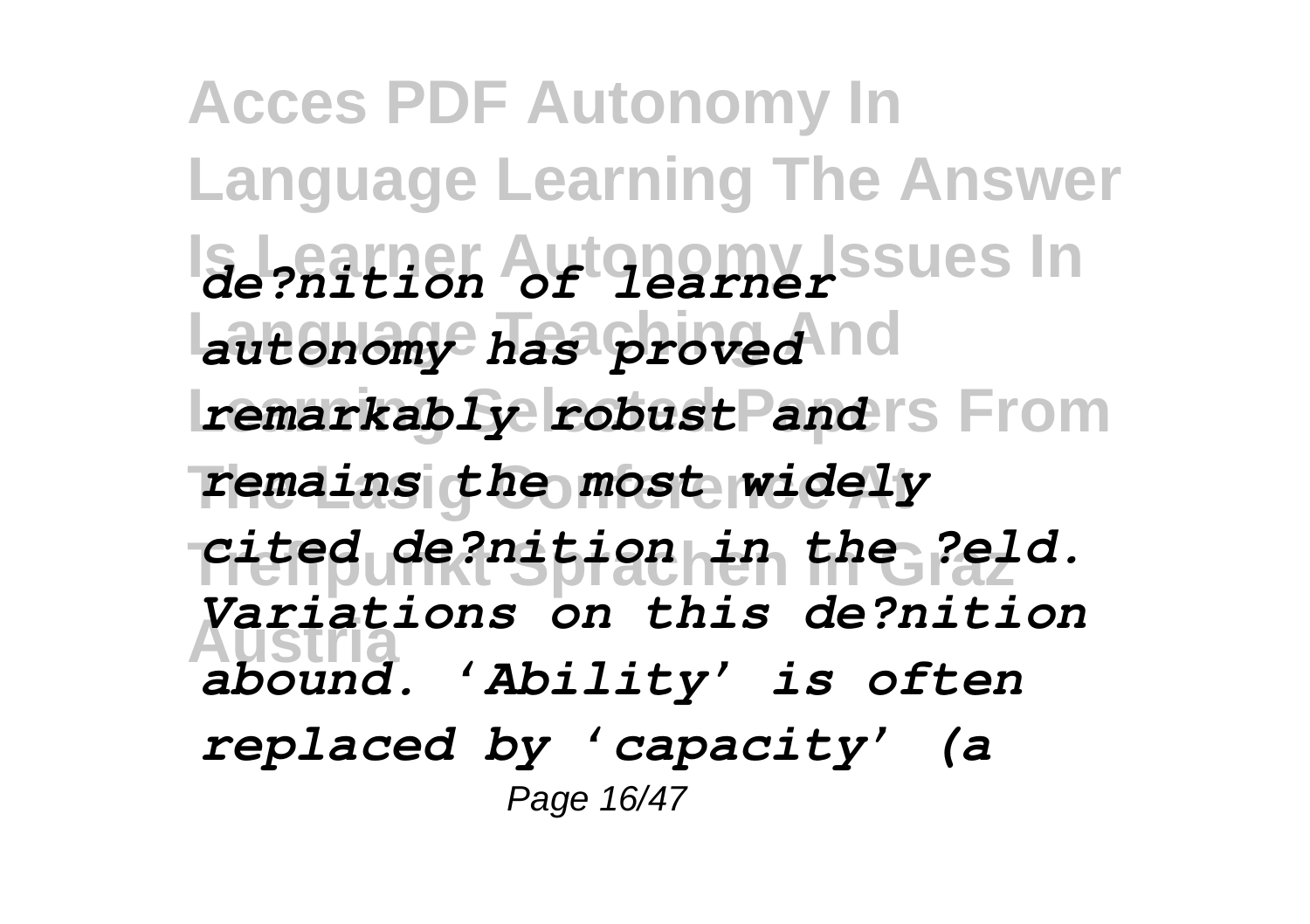**Acces PDF Autonomy In Language Learning The Answer Is Learner Autonomy Issues In** *term used by Holec* **Language Teaching And Learning Selected Papers From The Lasig Conference At Treffpunkt Sprachen In Graz** *Autonomy In Language* **Austria** *Autonomy in language Learning The teaching and learning -* Page 17/47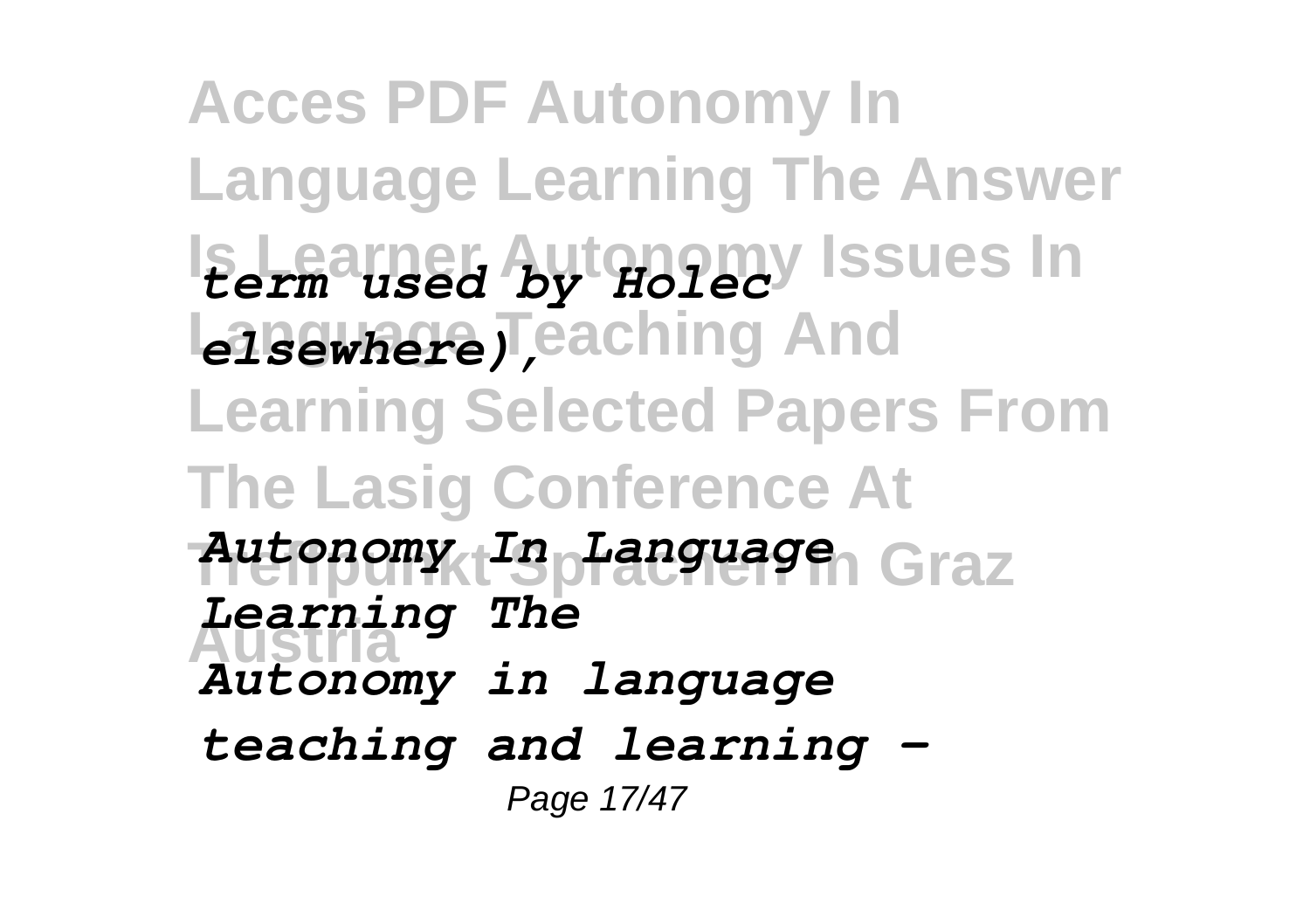**Acces PDF Autonomy In Language Learning The Answer Is Learner Autonomy Issues In** *Volume 40 Issue 1 - Phil* **Language Teaching And** *Benson Skip to main content* **Learning Selected Papers From** *Accessibility help We use* **The Lasig Conference At** *cookies to distinguish you* **Treffpunkt Sprachen In Graz** *from other users and to* **Austria** *provide you with a better experience on our websites.*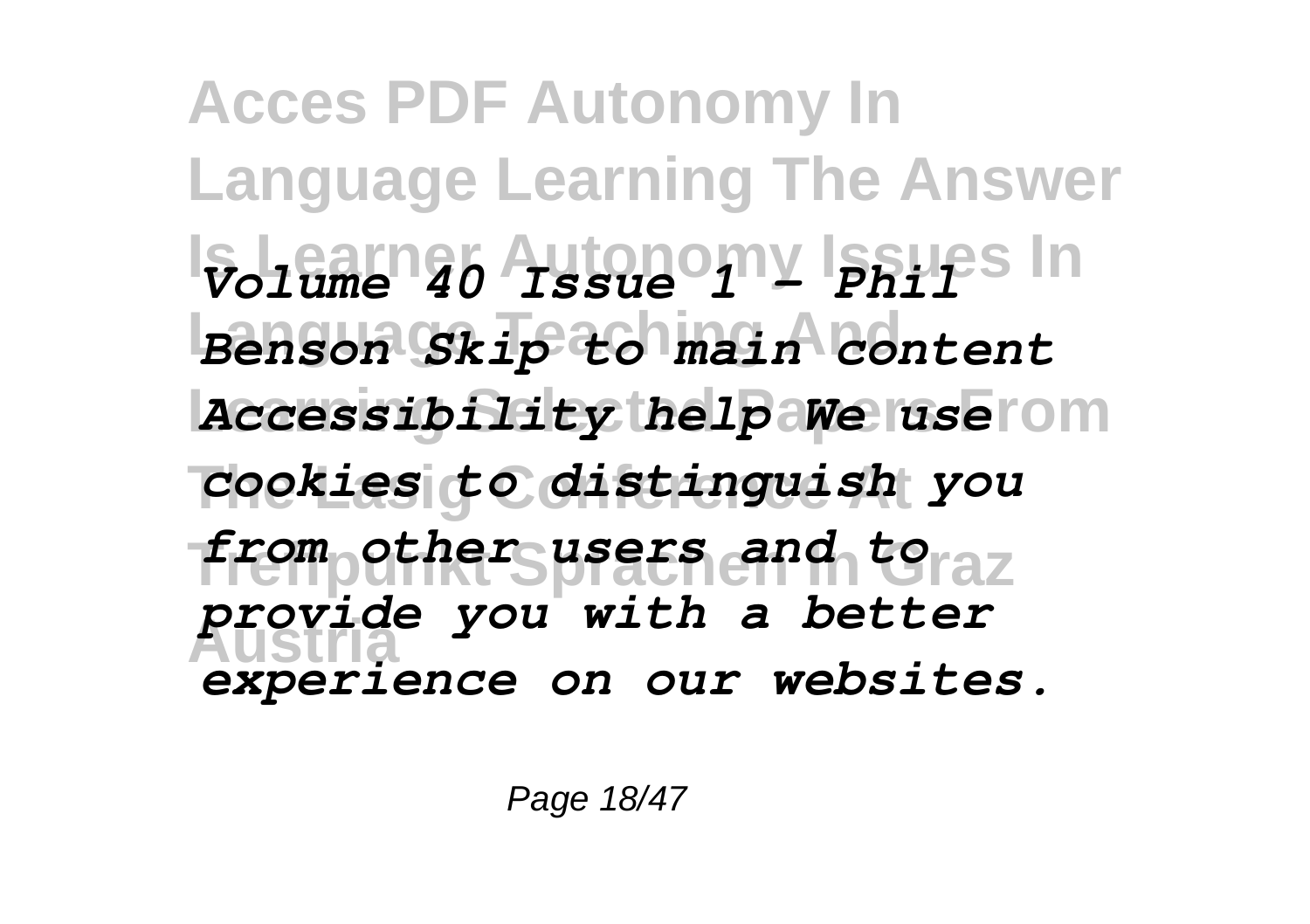**Acces PDF Autonomy In Language Learning The Answer Is Learner Autonomy Issues In** *(PDF) Learner Autonomy 1:* **Language Teaching And** *Definitions, Issues and Problems* Selected Papers From **The Lasig Conference At** *Autonomy in language* **Treffpunkt Sprachen In Graz** *learning* **Austria** *Learner autonomy in language learning : defining the* Page 19/47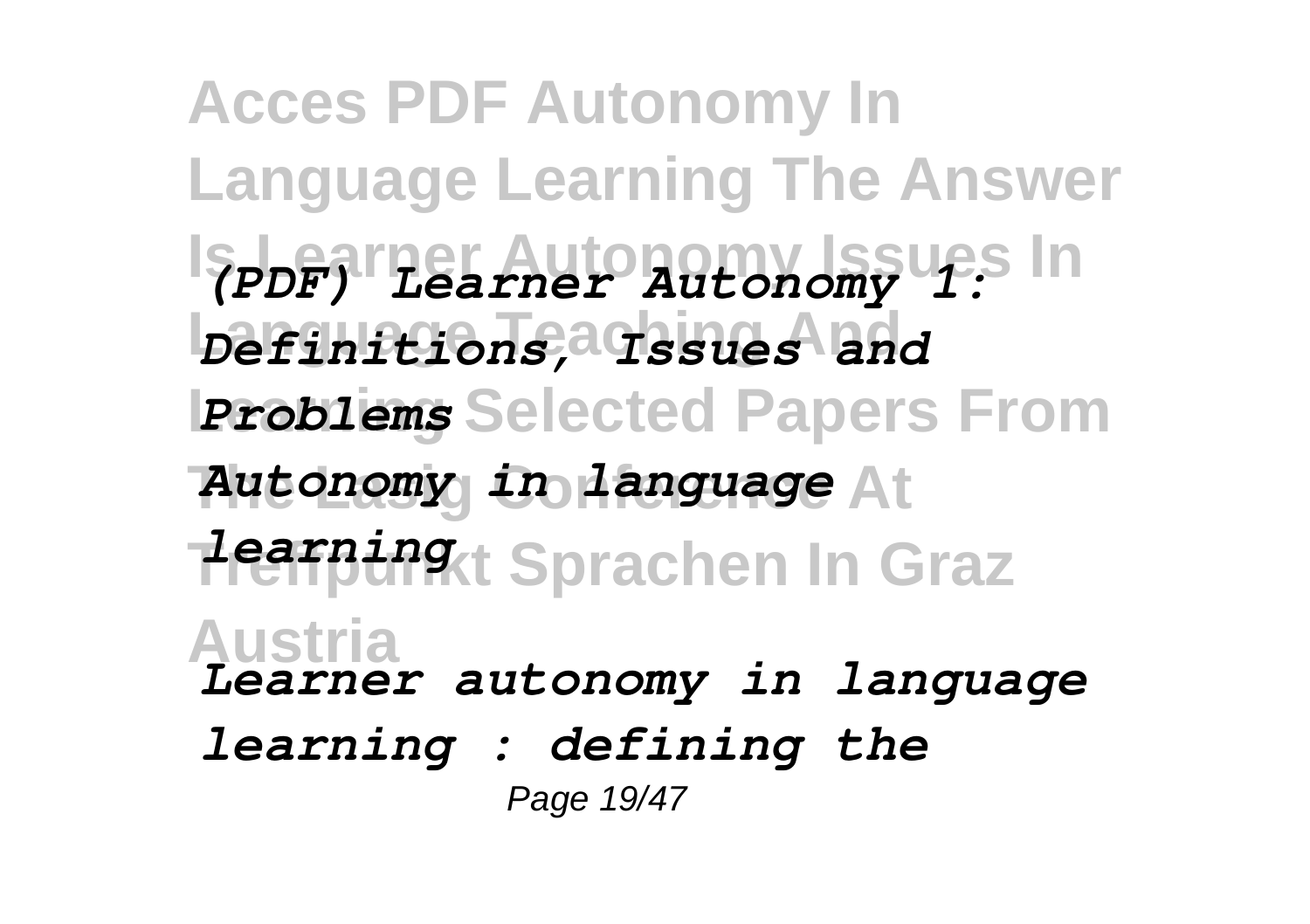**Acces PDF Autonomy In Language Learning The Answer** l<mark>ɛ̃il</mark>e͡t͡arner Autonomy Issues In **Language Teaching And** *Learner autonomy is very*  $l$ useful *in dearning a new*From **The Lasig Conference At** *language. It is much more beneficials prachen In Graz* **Austria** *it in comparison to learning language by being exposed to patterns of different* Page 20/47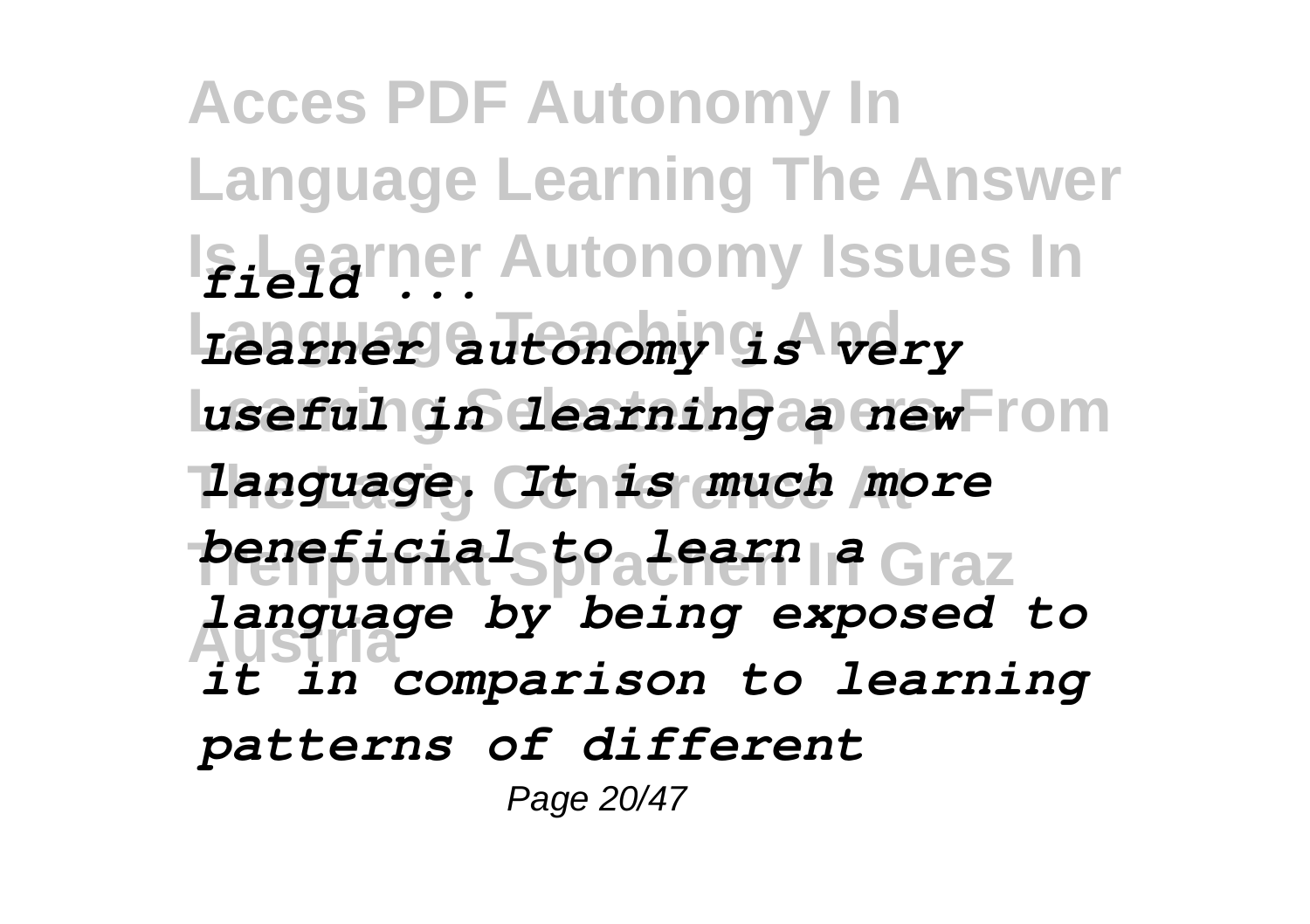**Acces PDF Autonomy In Language Learning The Answer Is Learner Autonomy Issues In** *tenses. In the view of* **Language Teaching And** *cultural-historical*  $psychology, let he determined *dependent*$ **The Lasig Conference At** *of a students learning* **Treffpunkt Sprachen In Graz** *skills is never entirely* **Austria** *of their learning, seeing as separable from the content learning a new language is* Page 21/47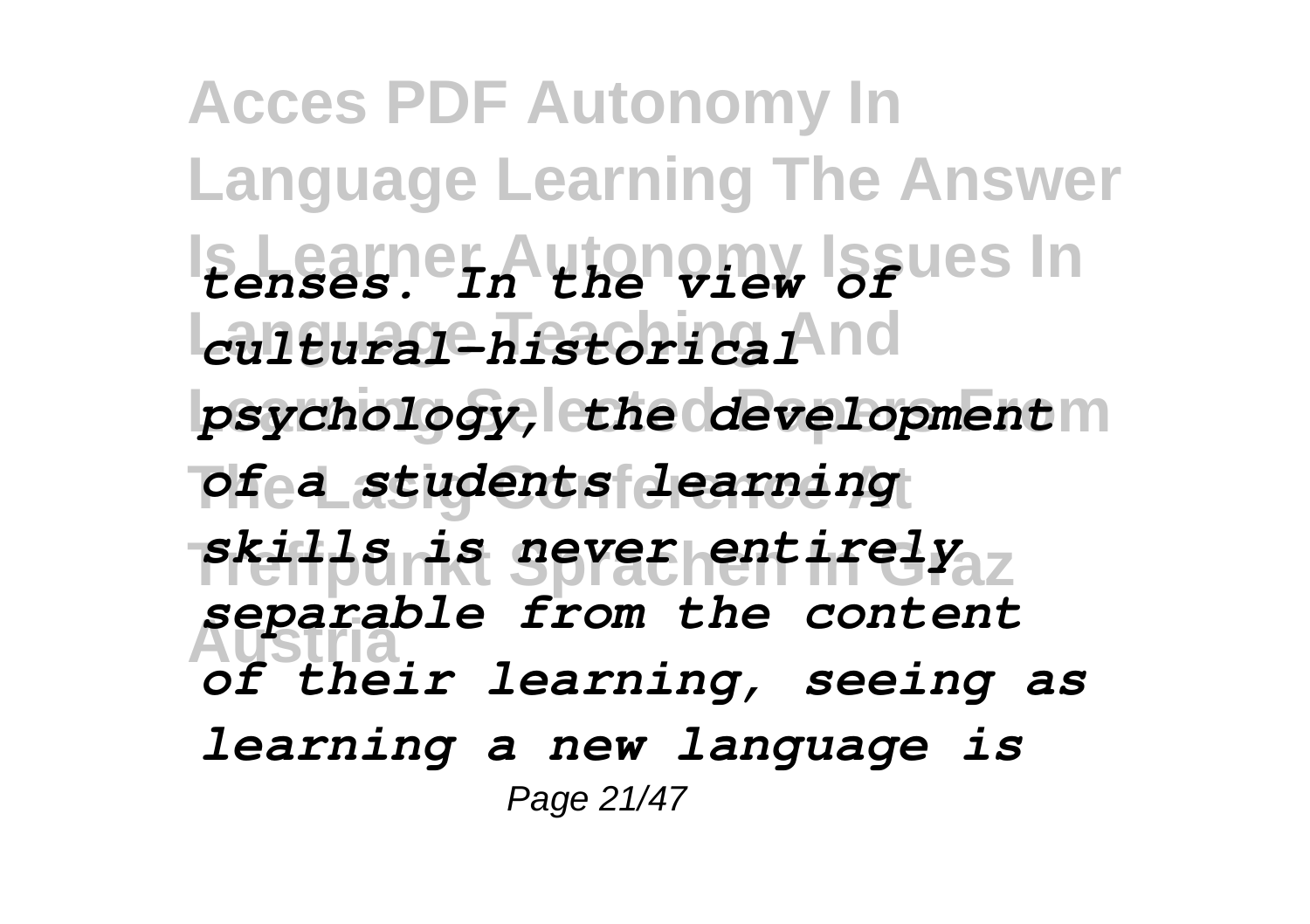**Acces PDF Autonomy In Language Learning The Answer Is Learner Autonomy Issues In** *quite different to learning* **Language Teaching And** *any other subject. It is important that the astudents* $m$ **The Lasig Conference At** *discover the language for* **Treffpunkt Sprachen In Graz** *...* **Austria** *Teaching and Researching: Autonomy in Language* Page 22/47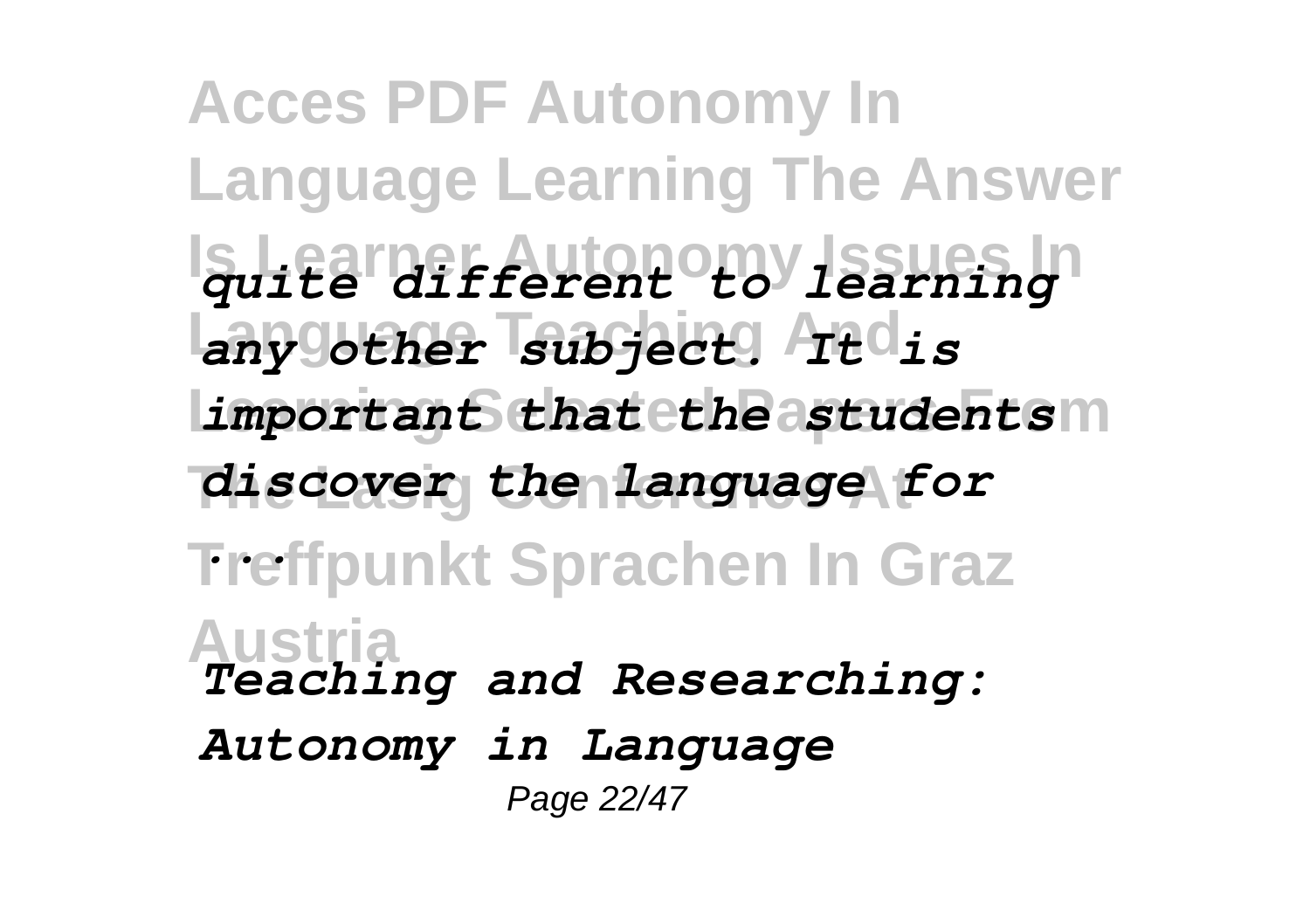**Acces PDF Autonomy In Language Learning The Answer Is Learner Autonomy Issues In** *Learning ...* **Language Teaching And** *Get this from a library!* Learner autonomy in language **The Lasig Conference At** *learning : defining the* **Treffpunkt Sprachen In Graz** *field and effecting change.* **Austria** *[Sara Cotterall; David Crabbe;]*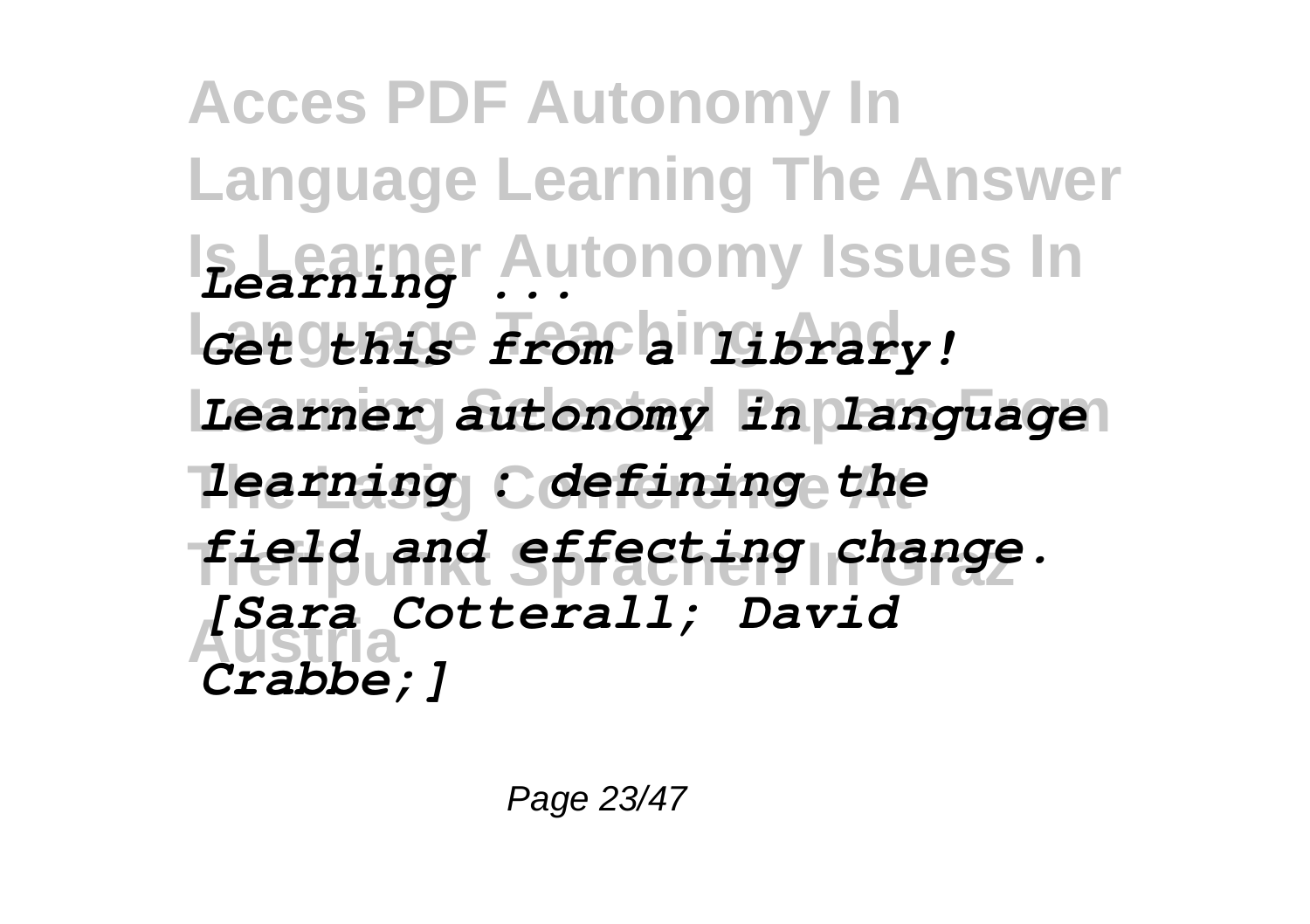**Acces PDF Autonomy In Language Learning The Answer Is Learner Autonomy Issues In** *Learner Autonomy: English* **Language Teaching And** *Language Teachers' Beliefs* **Land ring Selected Papers From The Lasig Conference At** *The three basic pedagogical* **Treffpunkt Sprachen In Graz** *principles which underlines* **Austria** *learning is learner autonomy in language involvement (engaging* Page 24/47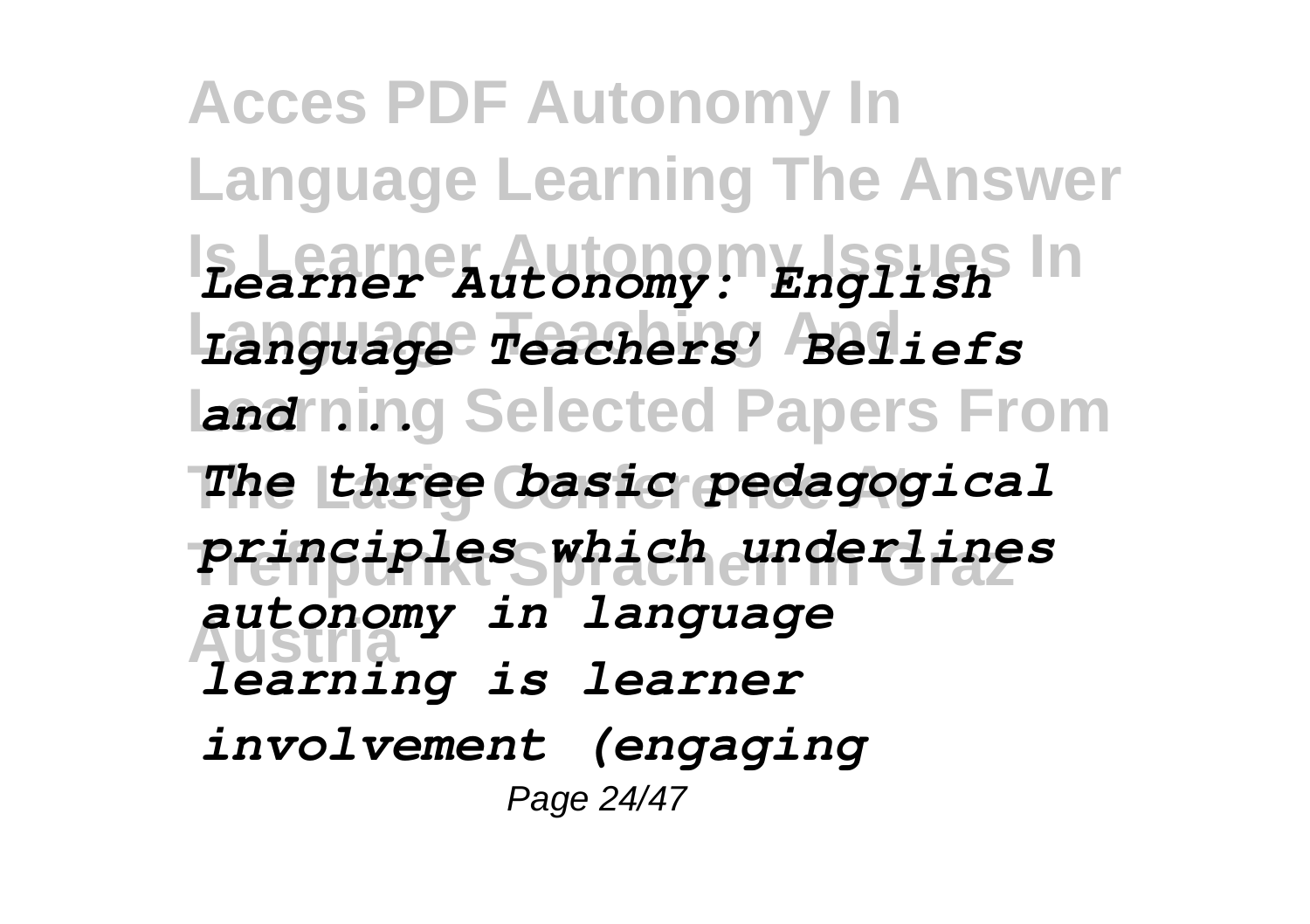**Acces PDF Autonomy In Language Learning The Answer Is Learner Autonomy Issues In** *learners to share* **Language Teaching And** *responsibility for the* **Learning process)**, Palearnerom **The Lasig Conference At** *reflection (helping learners* **Treffpunkt Sprachen In Graz** *to think critically when* **Austria** *evaluate their learning) and they plan, monitor and appropriate use of target* Page 25/47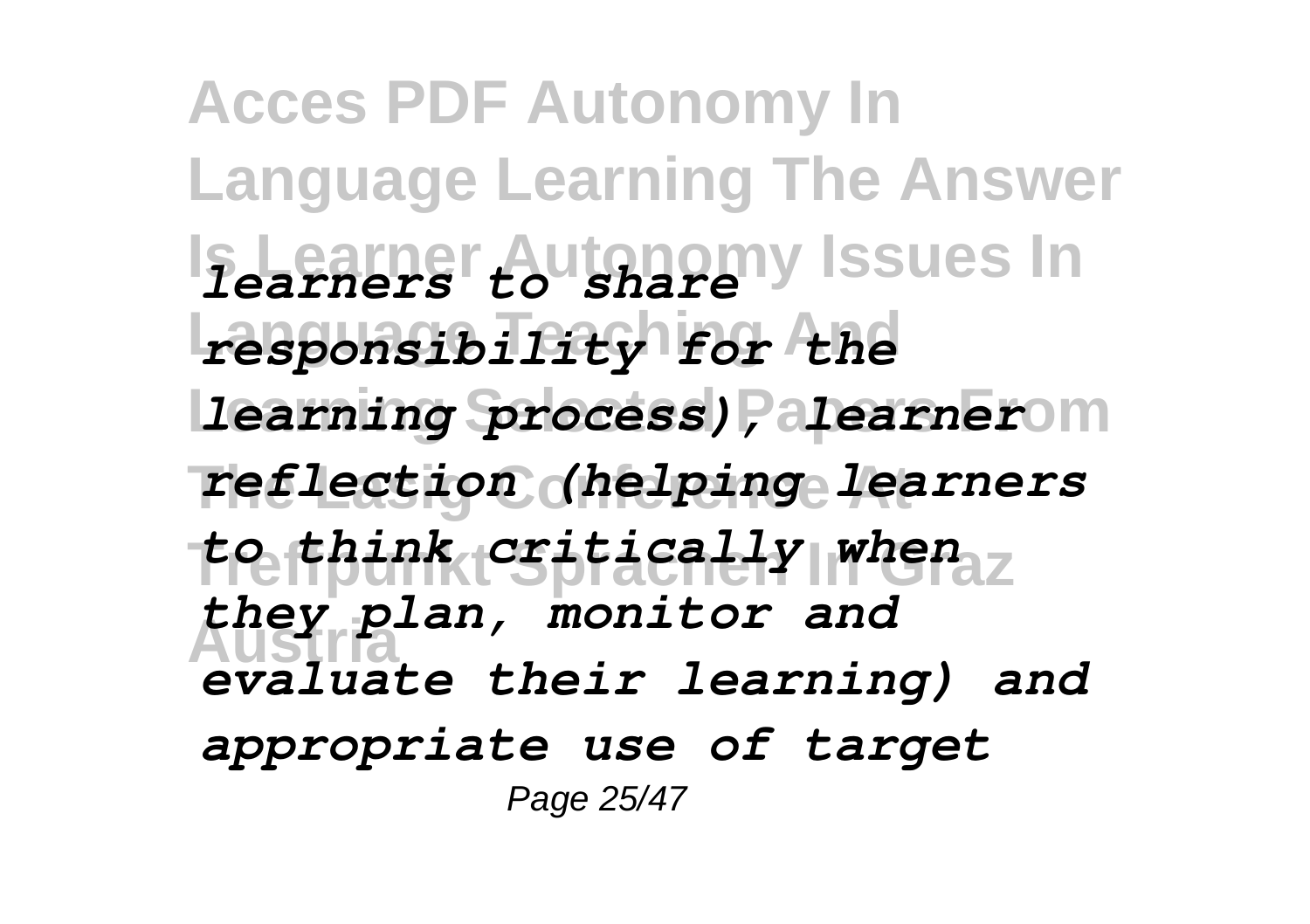**Acces PDF Autonomy In Language Learning The Answer Is Learner Autonomy Issues In** *language (using the target* **Language Teaching And** *language as the principal medium of danguage* apers From **The Lasig Conference At** *learning).* **Treffpunkt Sprachen In Graz Austria** *teaching and learning | Autonomy in language Language ...* Page 26/47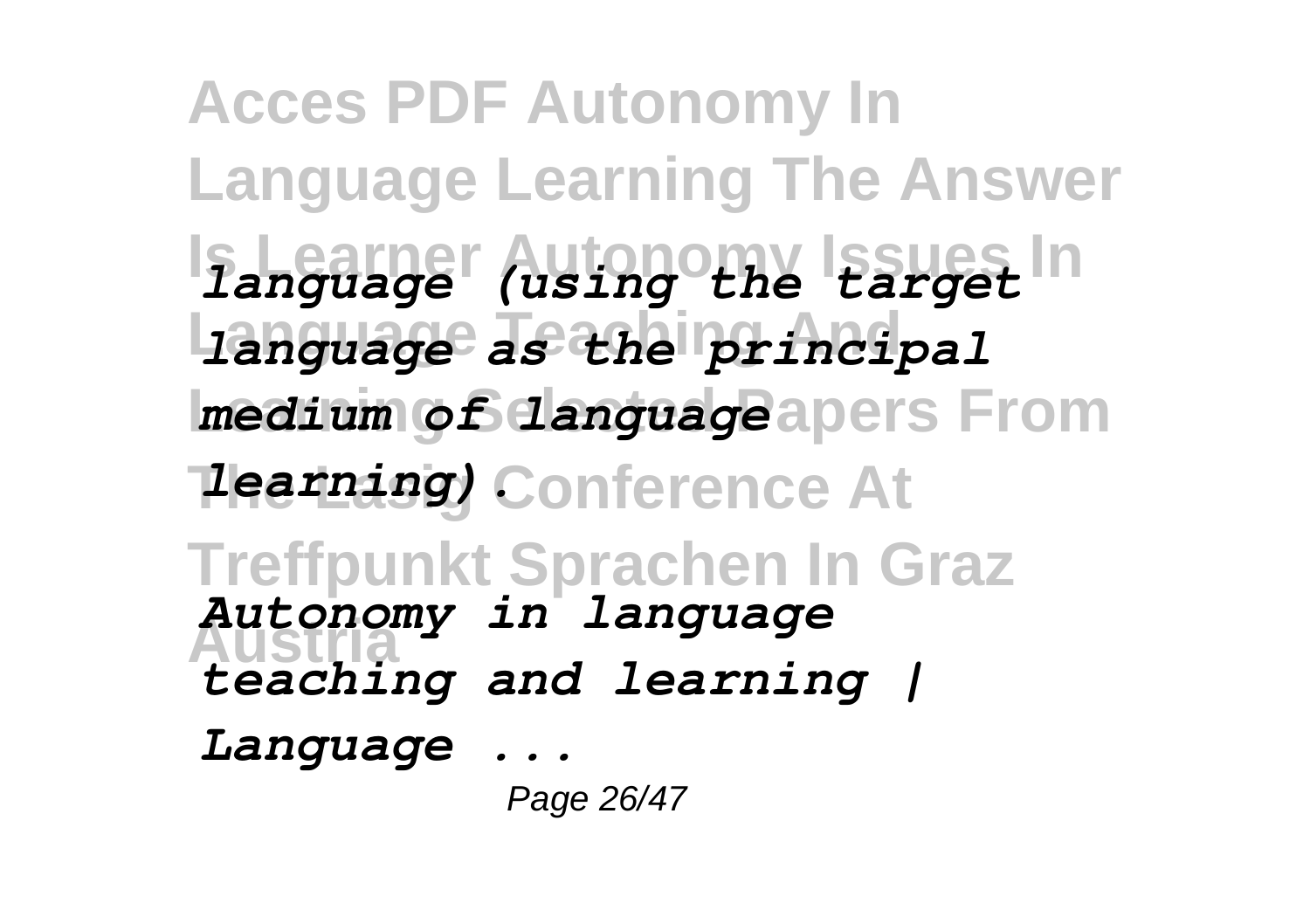**Acces PDF Autonomy In Language Learning The Answer Is Learner Autonomy Issues In** *Autonomy in learning is* **Language Teaching And** *about people taking more control over their alearning*m **The Lasig Conference At** *in classrooms and outside* **Treffpunkt Sprachen In Graz** *them and autonomy in* **Austria** *language learning about people taking more control over the purposes for which* Page 27/47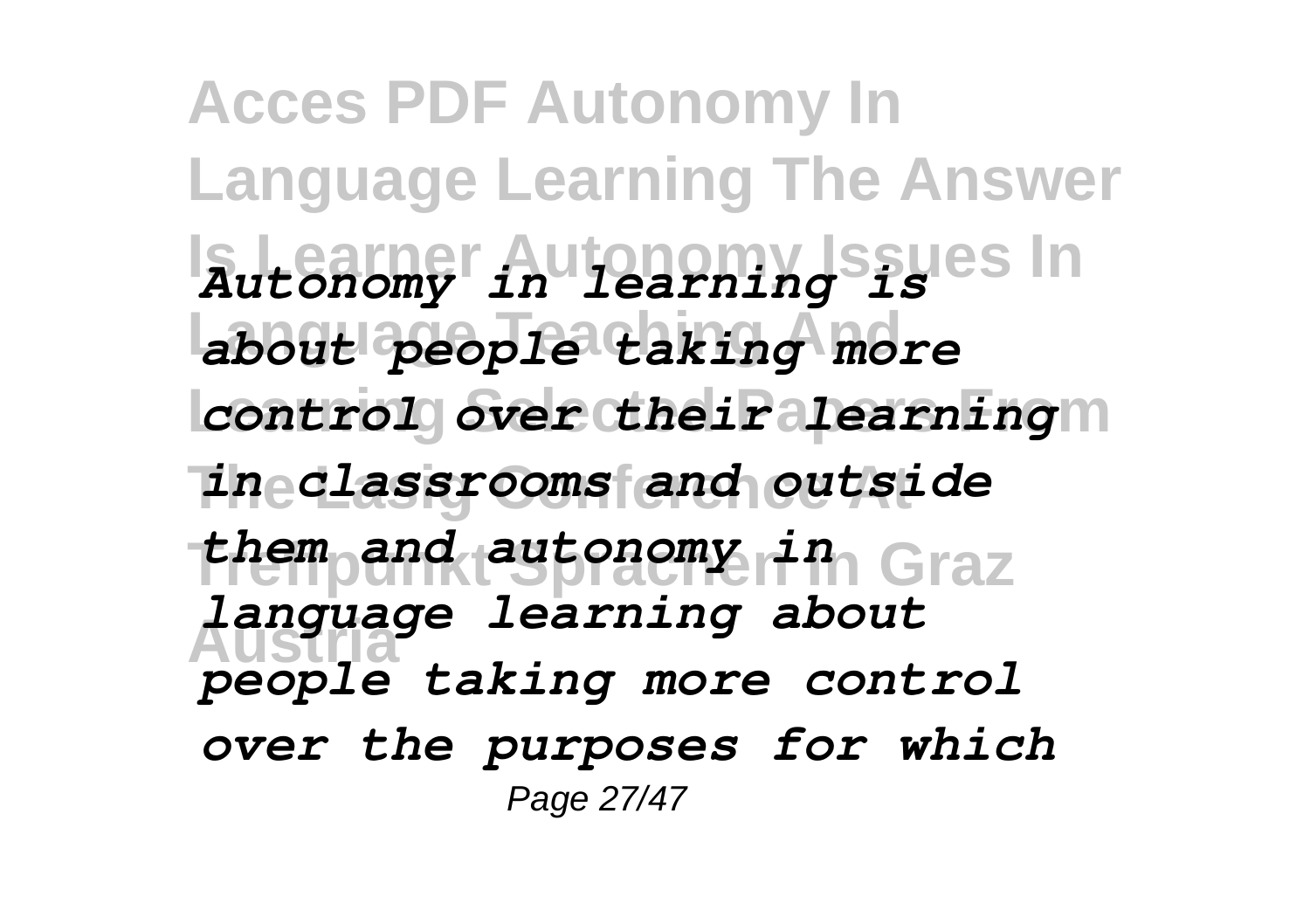**Acces PDF Autonomy In Language Learning The Answer Is Learner Autonomy Issues In** *they learn languages and the* **Language Teaching And** *ways in which they learn them. Autonomy can also be*om **The Lasig Conference At** *described as a capacity to* **Treffpunkt Sprachen In Graz** *take charge of, or take* **Austria** *control responsibility for, or*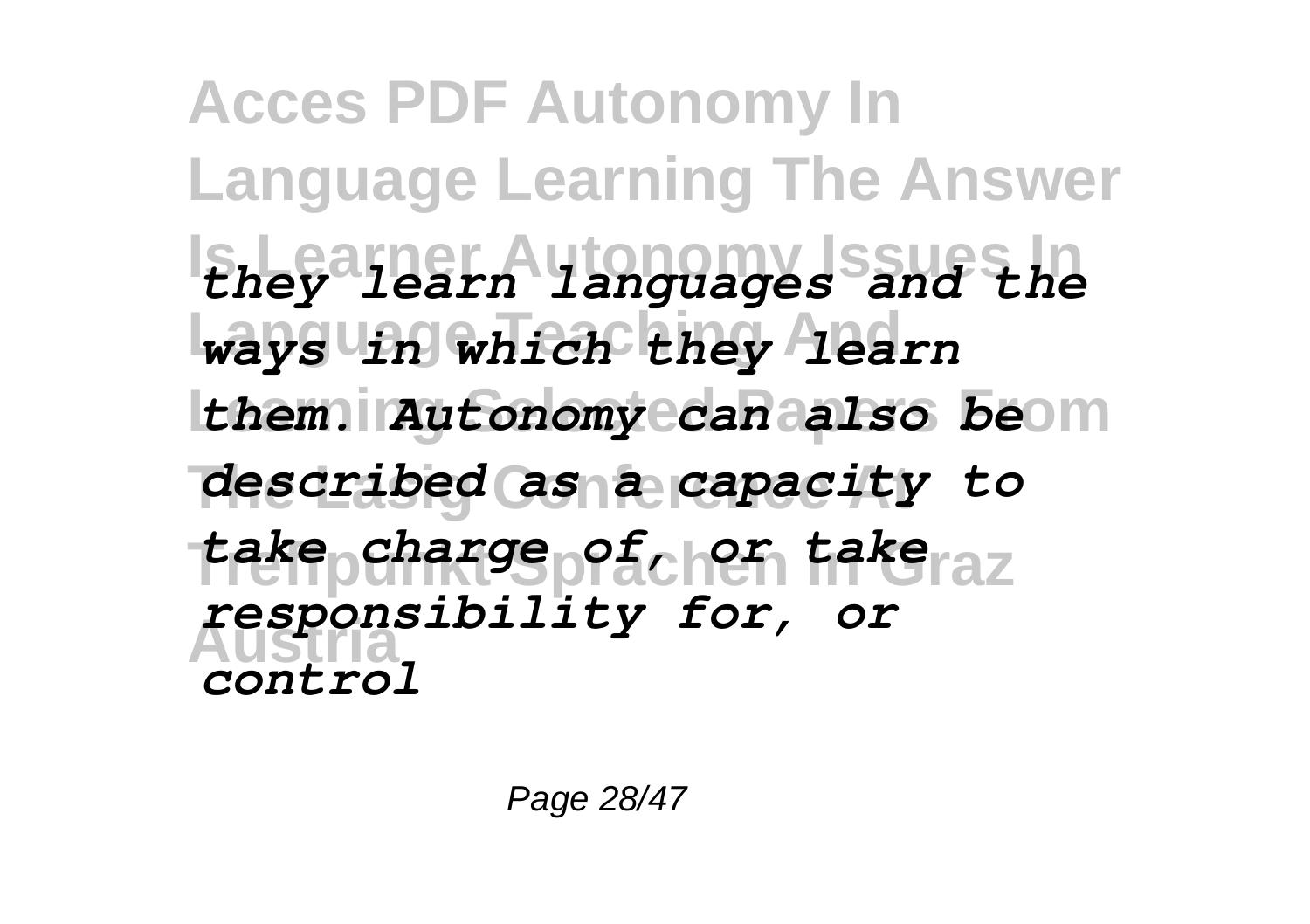**Acces PDF Autonomy In Language Learning The Answer Is Learner Autonomy Issues In** *Learner Autonomy in Language* **Language Teaching And** *Learning - ScienceDirect Lomy in Language learning ism* **The Lasig Conference At** *the report that Henri Holec* **Treffpunkt Sprachen In Graz** *prepared for the Council of* **Austria** *title Autonomy in Foreign Europe in 1979 under the Language Learning (cited* Page 29/47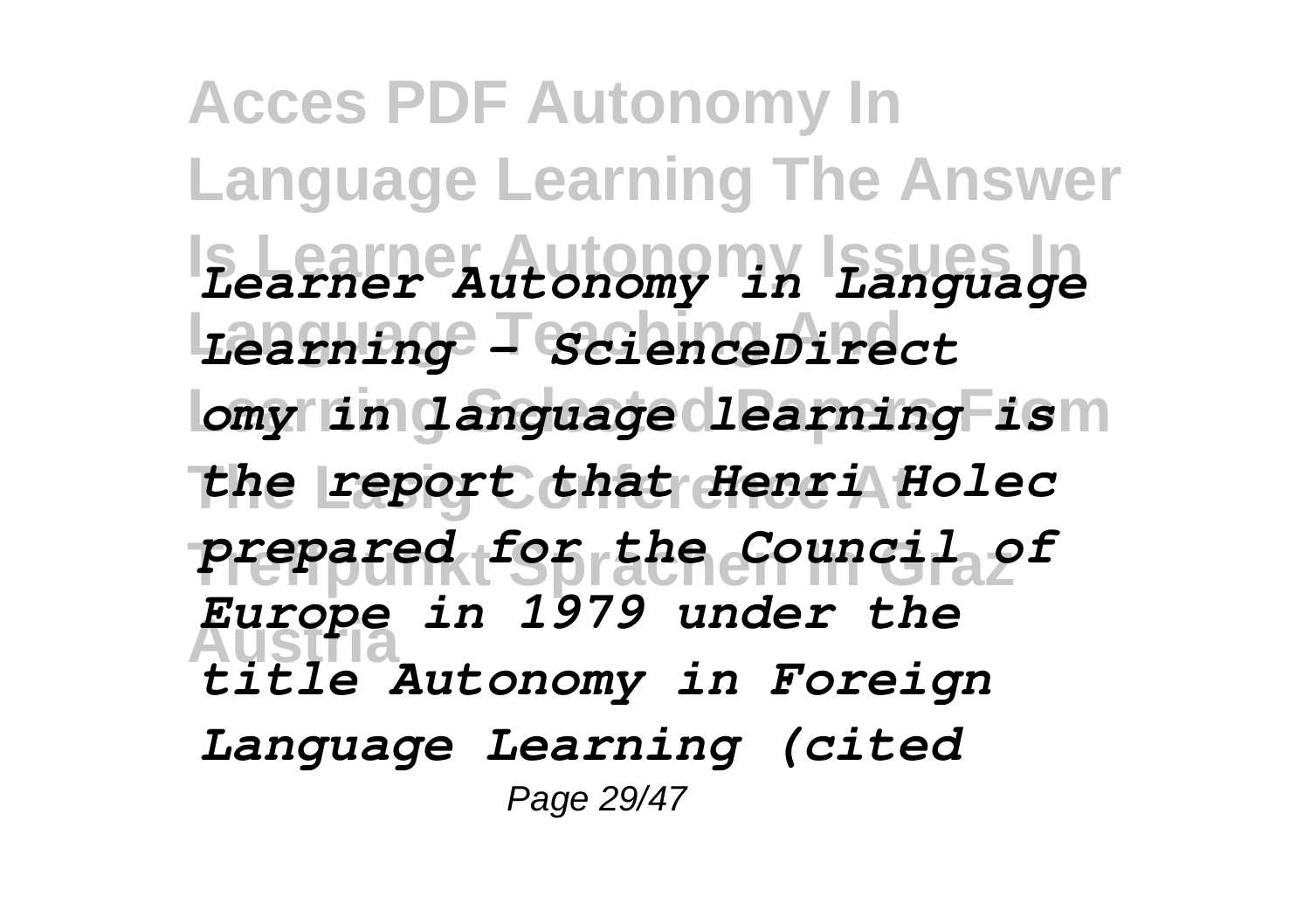**Acces PDF Autonomy In Language Learning The Answer Is Learner Autonomy Issues In** *here as Holec 1981).* **Language Teaching And** Learner autonomy anders From **The Lasig Conference At** *second/foreign language* **Treffpunkt Sprachen In Graz** *learning ...* **Austria** *design of learner-centred The consequences for the materials and methods is* Page 30/47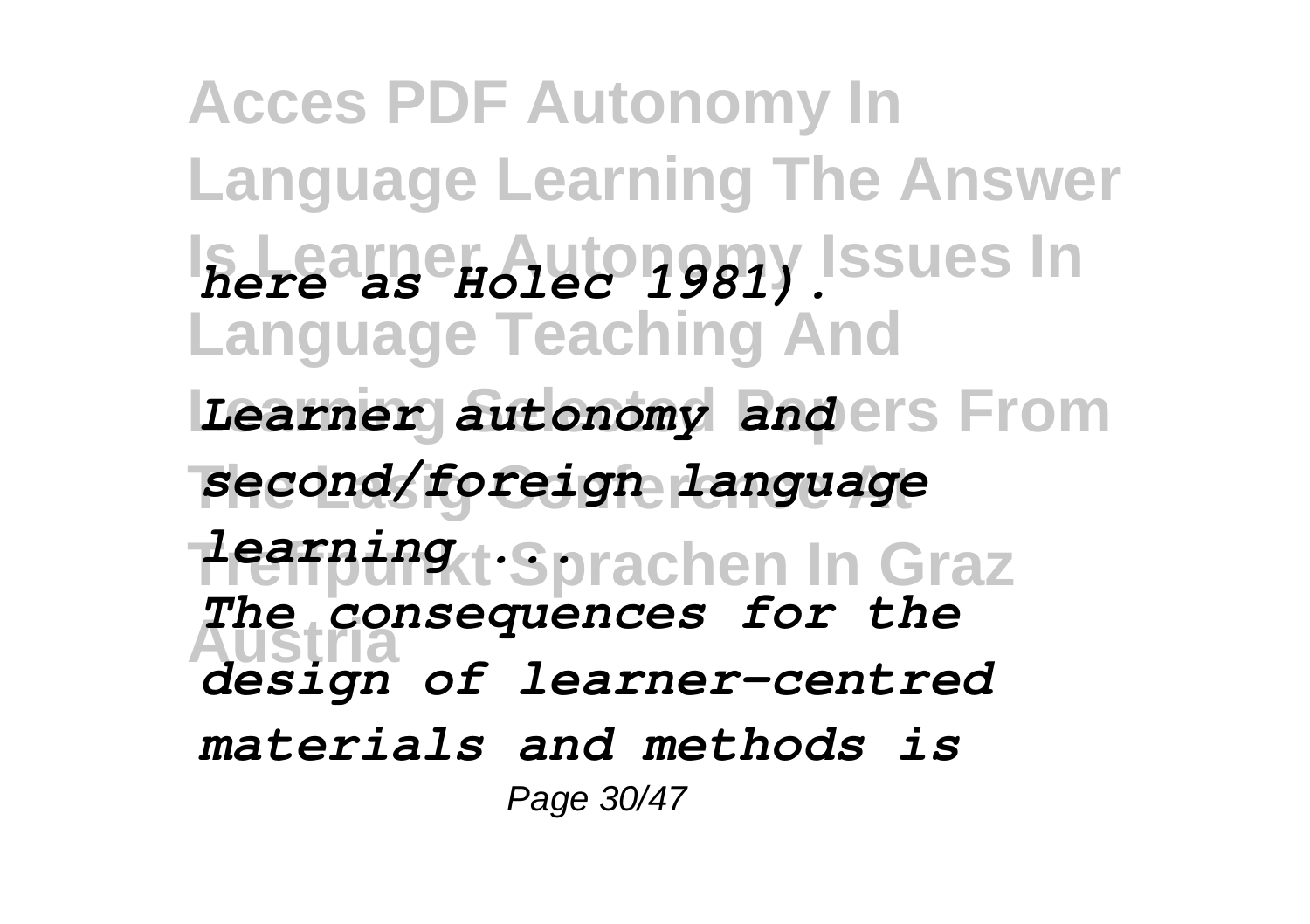**Acces PDF Autonomy In Language Learning The Answer Is Learner Autonomy Issues In** *discussed, together with an* **Language Teaching And** *exploration of the practical ways of implementingers* From **The Lasig Conference At** *autonomy and independence in* **Treffpunkt Sprachen In Graz** *language teaching and* **Austria** *learning. Each section of the book opens with an introduction to give* Page 31/47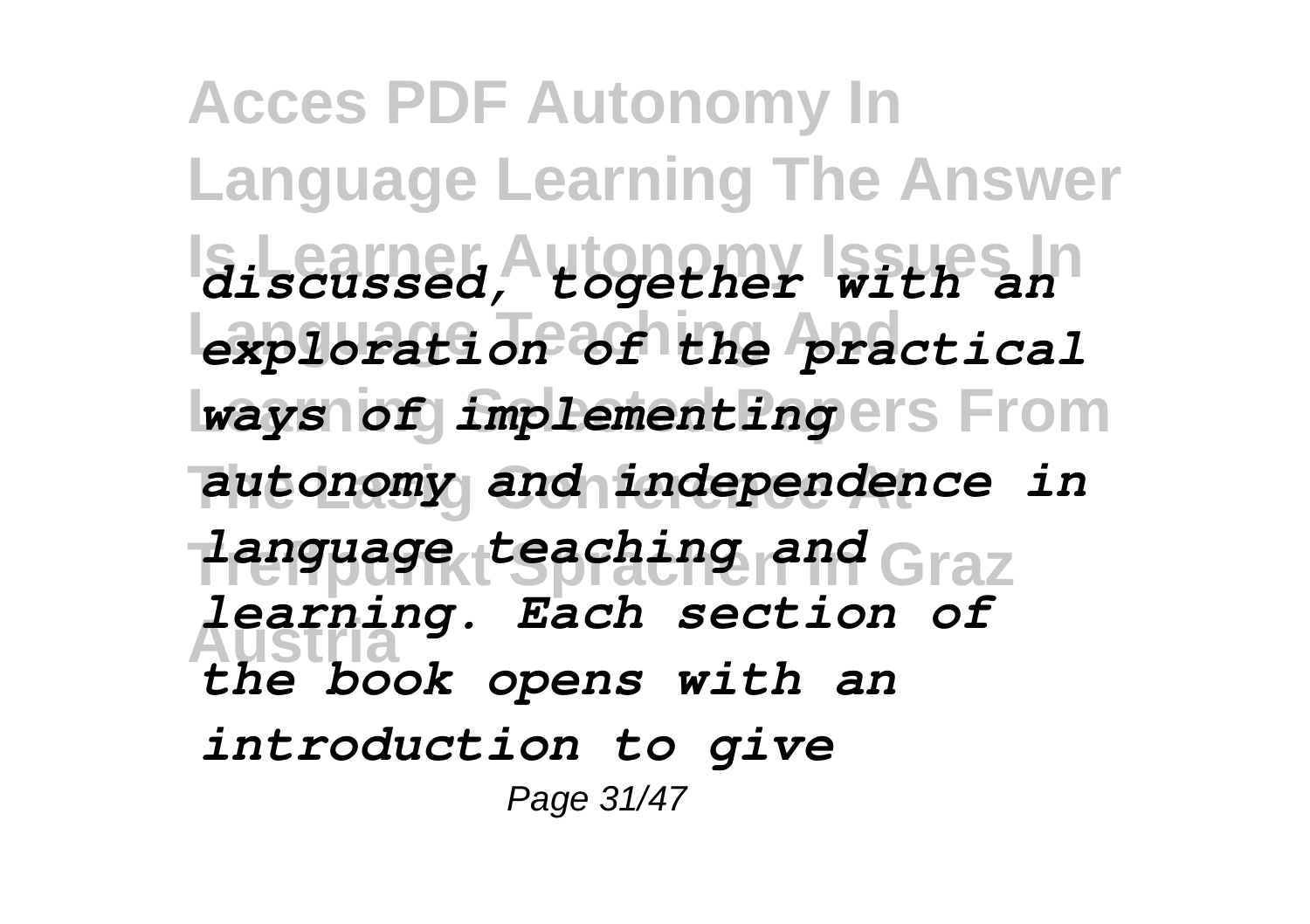**Acces PDF Autonomy In Language Learning The Answer Is Learner Autonomy Issues In** *structure to the development* Lof lasse and themes, nd. **Learning Selected Papers From The Lasig Conference At** *Learner autonomy - Wikipedia* **Treffpunkt Sprachen In Graz** *Australian Journal of* **Austria** *February 2010 90. Learner Teacher Education Vol 35, 1, Autonomy In Language* Page 32/47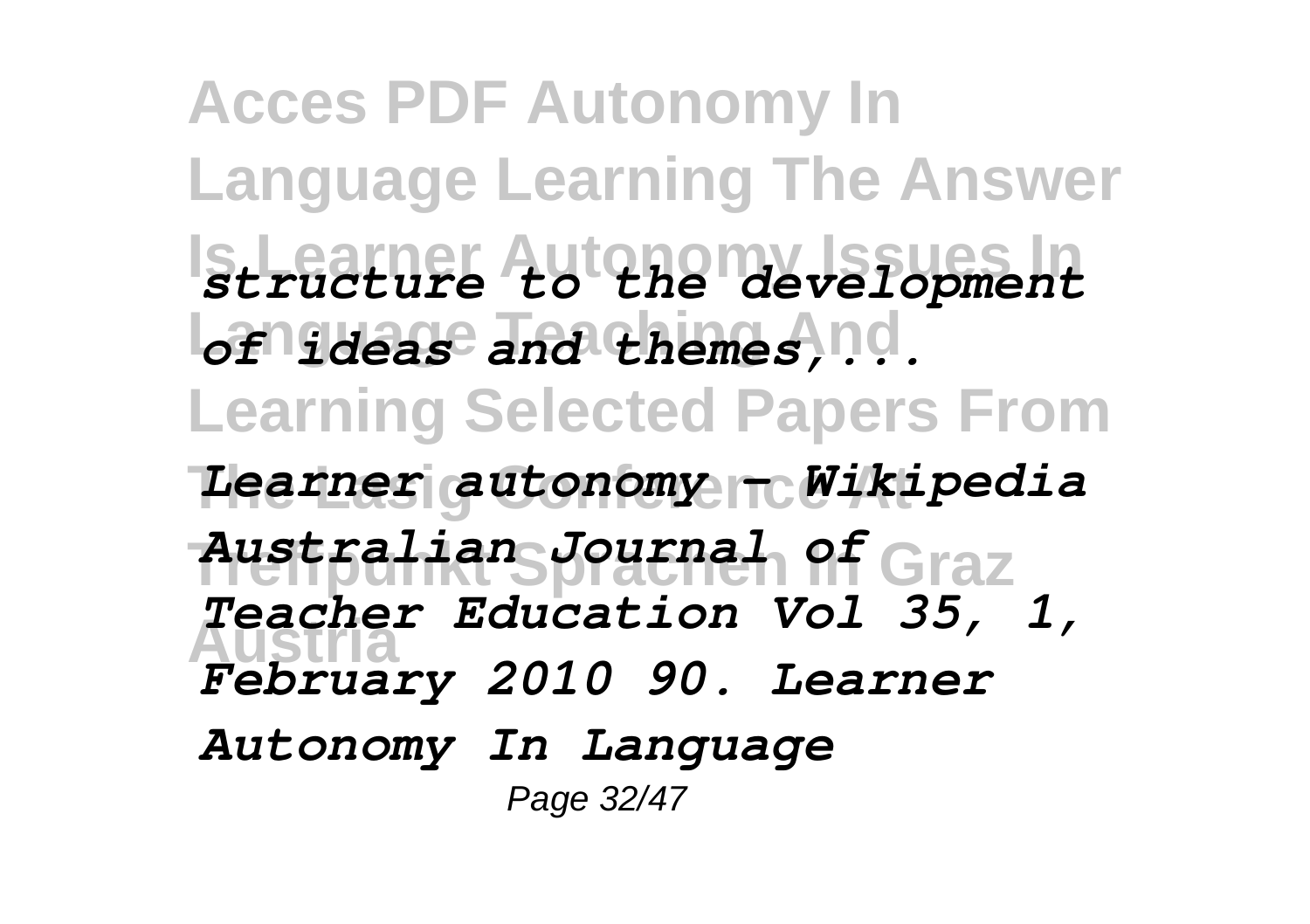**Acces PDF Autonomy In Language Learning The Answer Is Learner Autonomy Issues In** *Learning: Student Teachers'* **Language Teaching And** *Beliefs. Cem Balç?kanl? Gazi University, Crurkey* **apers From The Lasig Conference At** *Abstract: This paper aims to* **Treffpunkt Sprachen In Graz** *investigate student* **Austria** *learner autonomy in the teachers' beliefs about Turkish educational context.* Page 33/47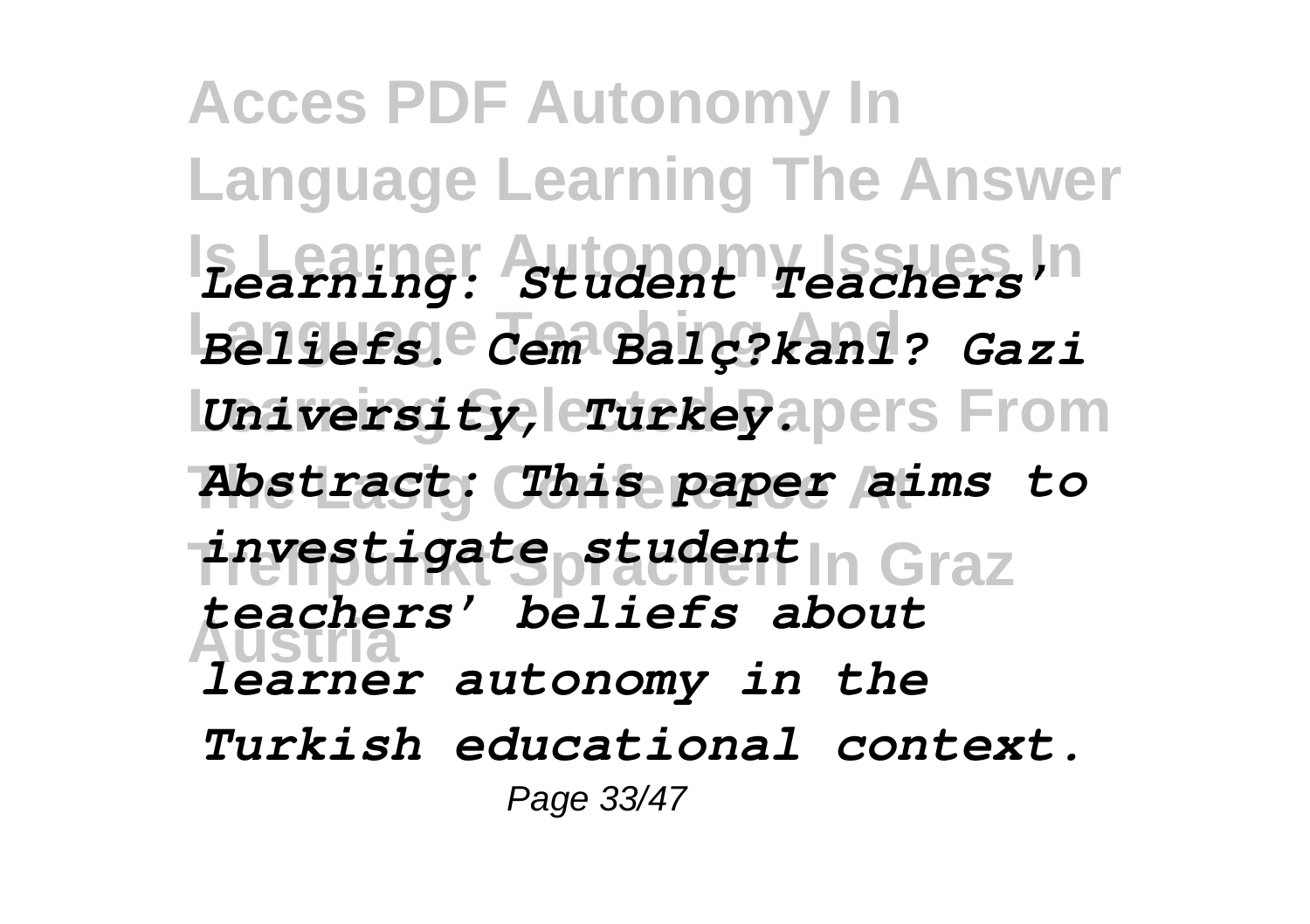**Acces PDF Autonomy In Language Learning The Answer Is Learner Autonomy Issues In Language Teaching And** *Autonomy in Language* Learning: The Use of IT and M **The Lasig Conference At** *Internet ...* **Treffpunkt Sprachen In Graz** *This paper reports on a* **Austria** *large-scale study on learner autonomy in language learning carried out with* Page 34/47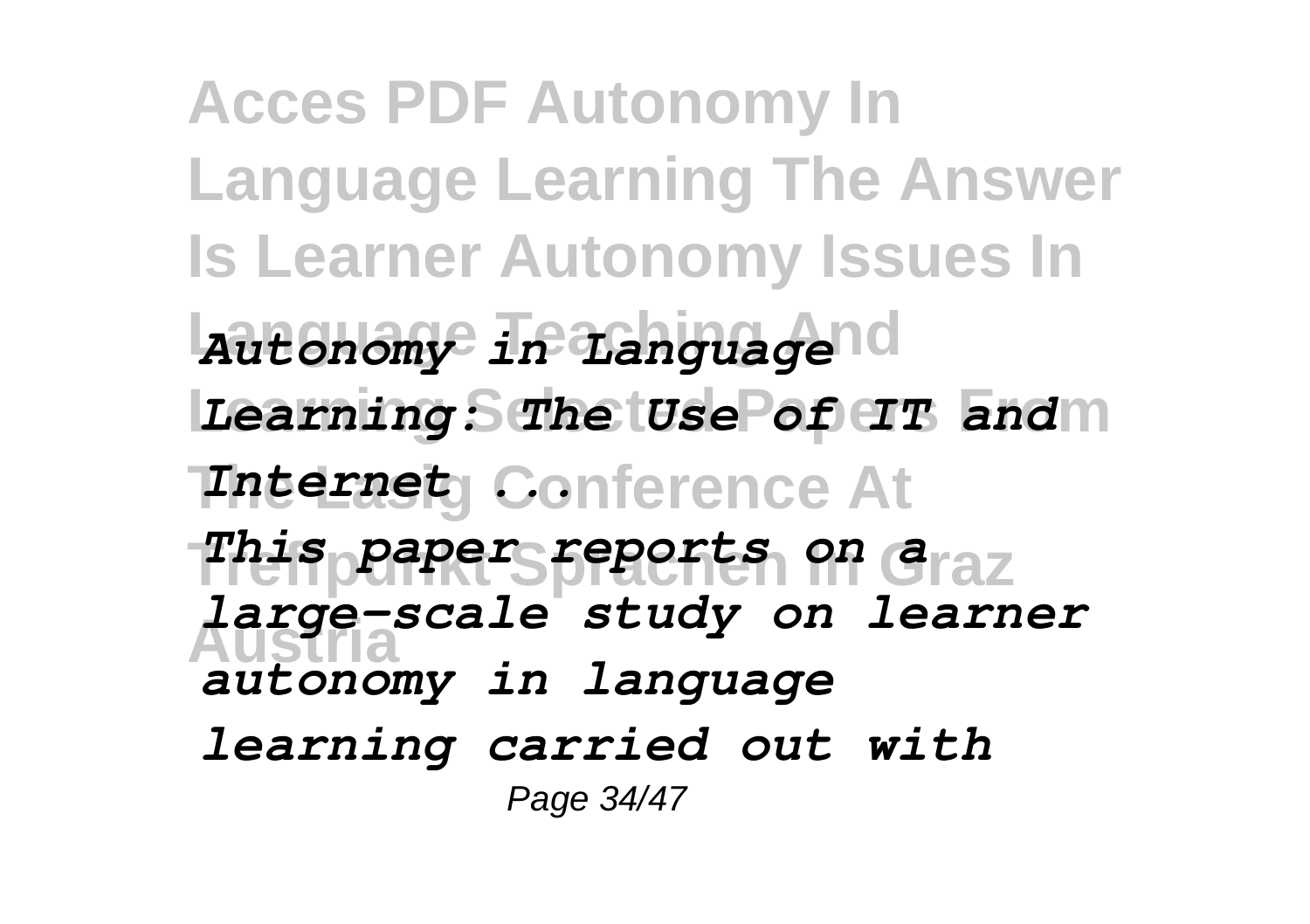**Acces PDF Autonomy In Language Learning The Answer** Is Learner **Autonomy, Issues In Language Teaching And** *teachers at the Hong Kong Polytechnic University sinrom* **The Lasig Conference At** *Hong Kong. It focuses on the* **Treffpunkt Sprachen In Graz** *teachers' views of their* **Austria** *roles and responsibilities, their assessment of their students' decision-making* Page 35/47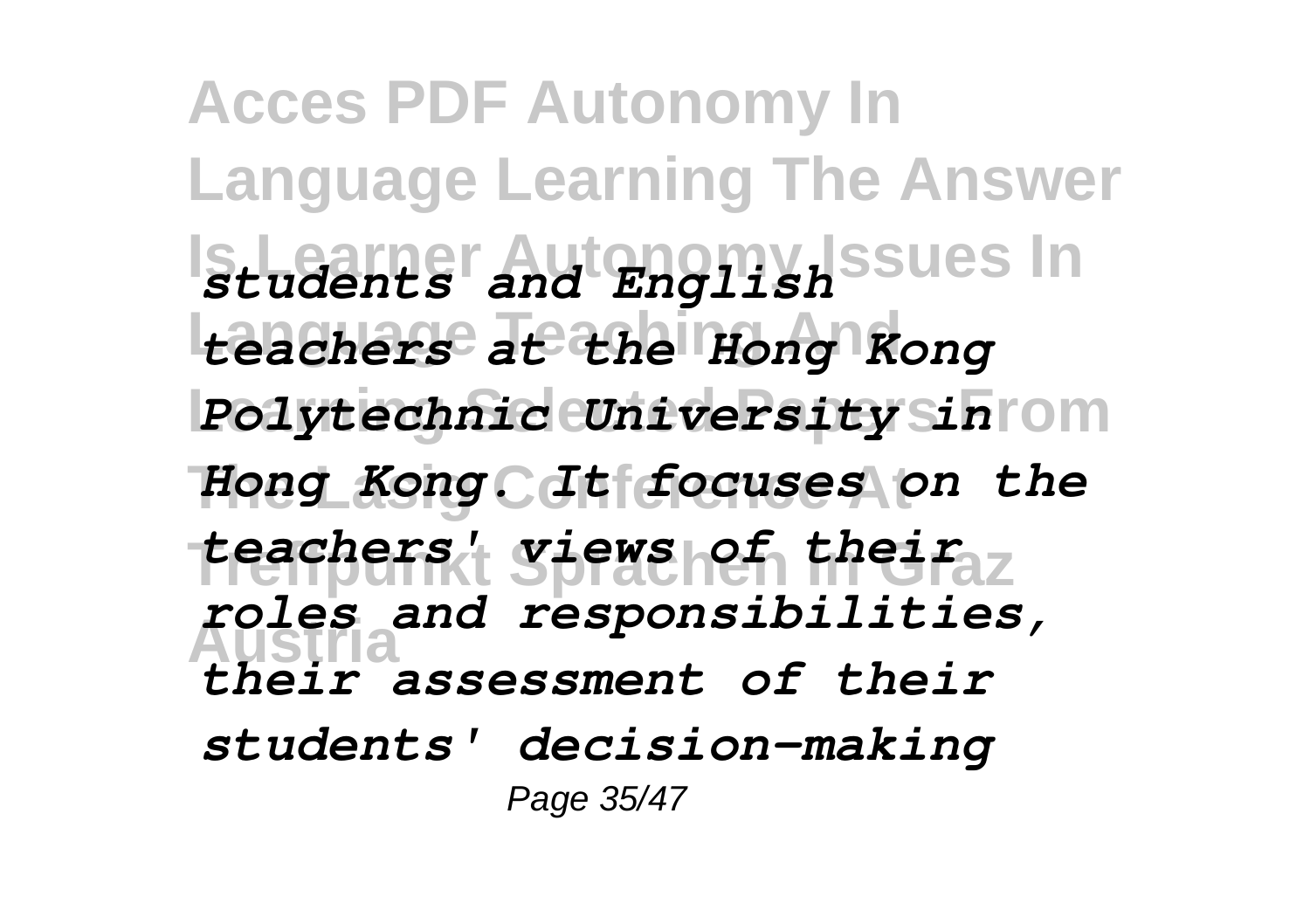**Acces PDF Autonomy In Language Learning The Answer Is Learner Autonomy Issues In** *abilities and the autonomous* **Language Teaching And** *language learning activities that they have encouraged* rom **The Lasig Conference At** *their students to take up.* **Treffpunkt Sprachen In Graz Austria** *Learning: Student Teachers Learner Autonomy In Language*

*...*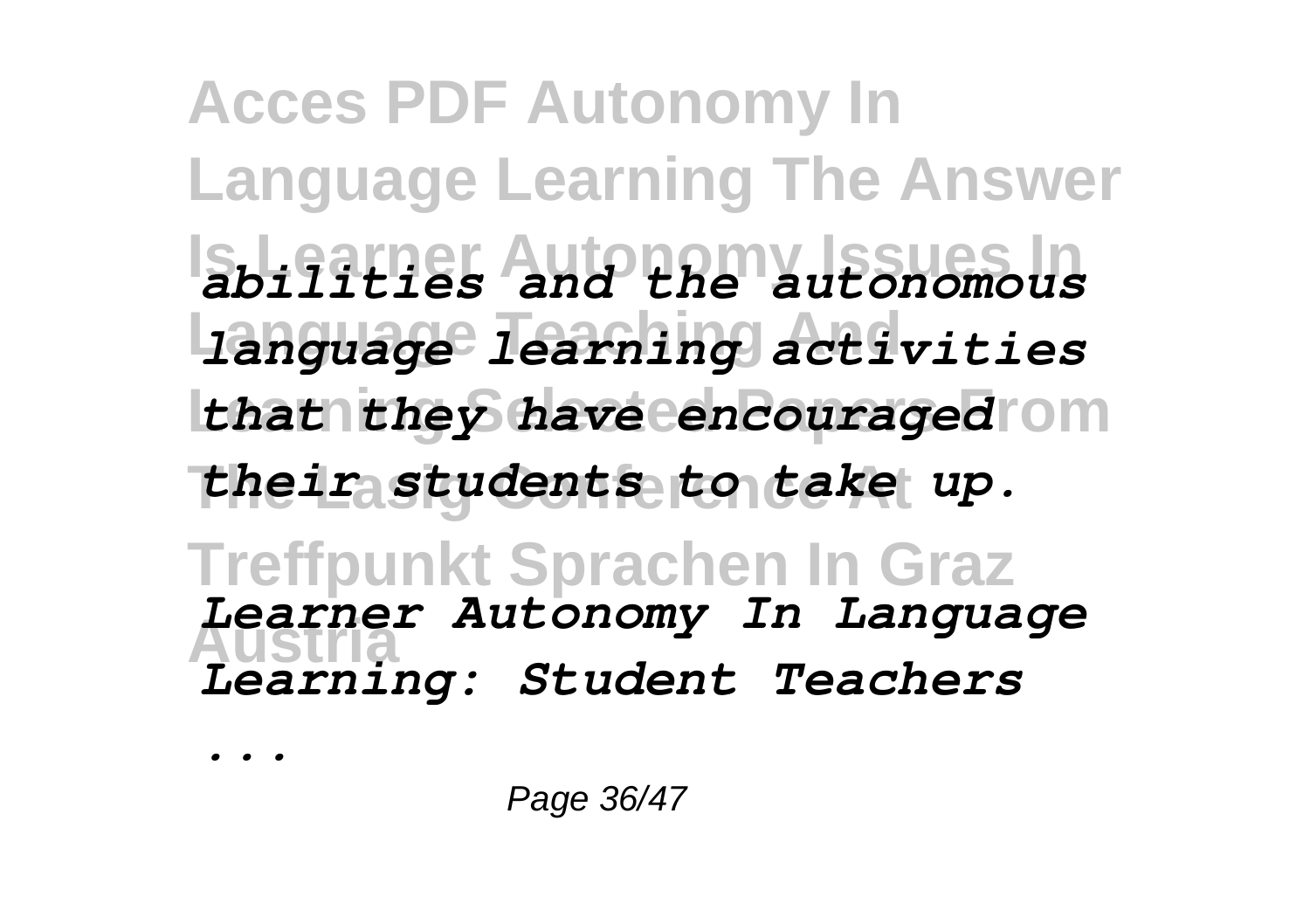**Acces PDF Autonomy In Language Learning The Answer Is Learner Autonomy Issues In** *Since the beginning of the* **Language Teaching And** *millennium year, there have been lots of studies to* From **The Lasig Conference At** *promote learner autonomy in* **Treffpunkt Sprachen In Graz** *different levels of foreign* **Austria** *different schools and at language education at different universities. In* Page 37/47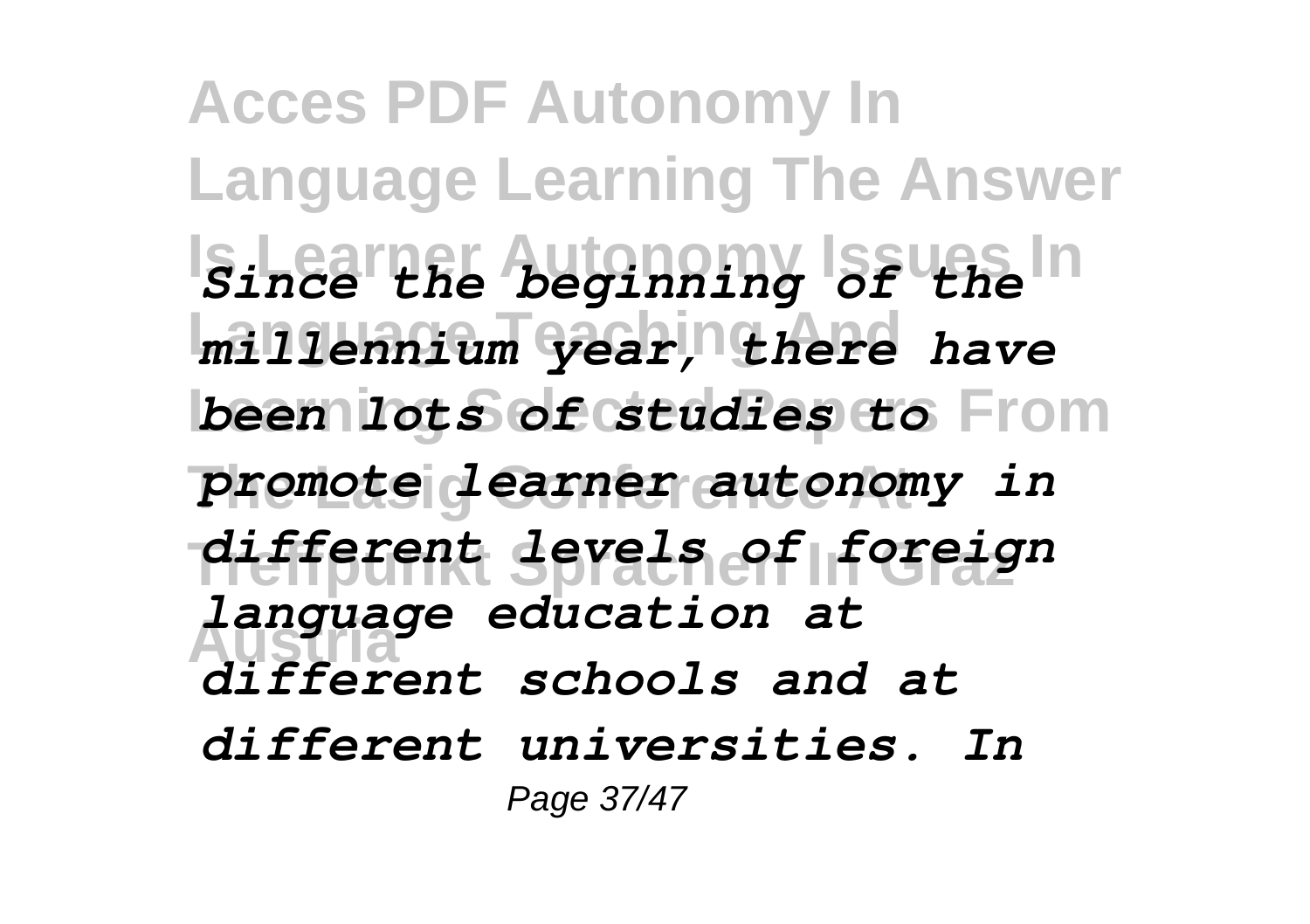**Acces PDF Autonomy In Language Learning The Answer Is Learner Autonomy Issues In** *recent years, many new* **Language Teaching And** *approaches and innovations have been used to develop* rom **The Lasig Conference At** *learner autonomy in foreign* **Treffpunkt Sprachen In Graz** *language education.* **Austria** *Autonomy and Independence in Language Learning (Applied* Page 38/47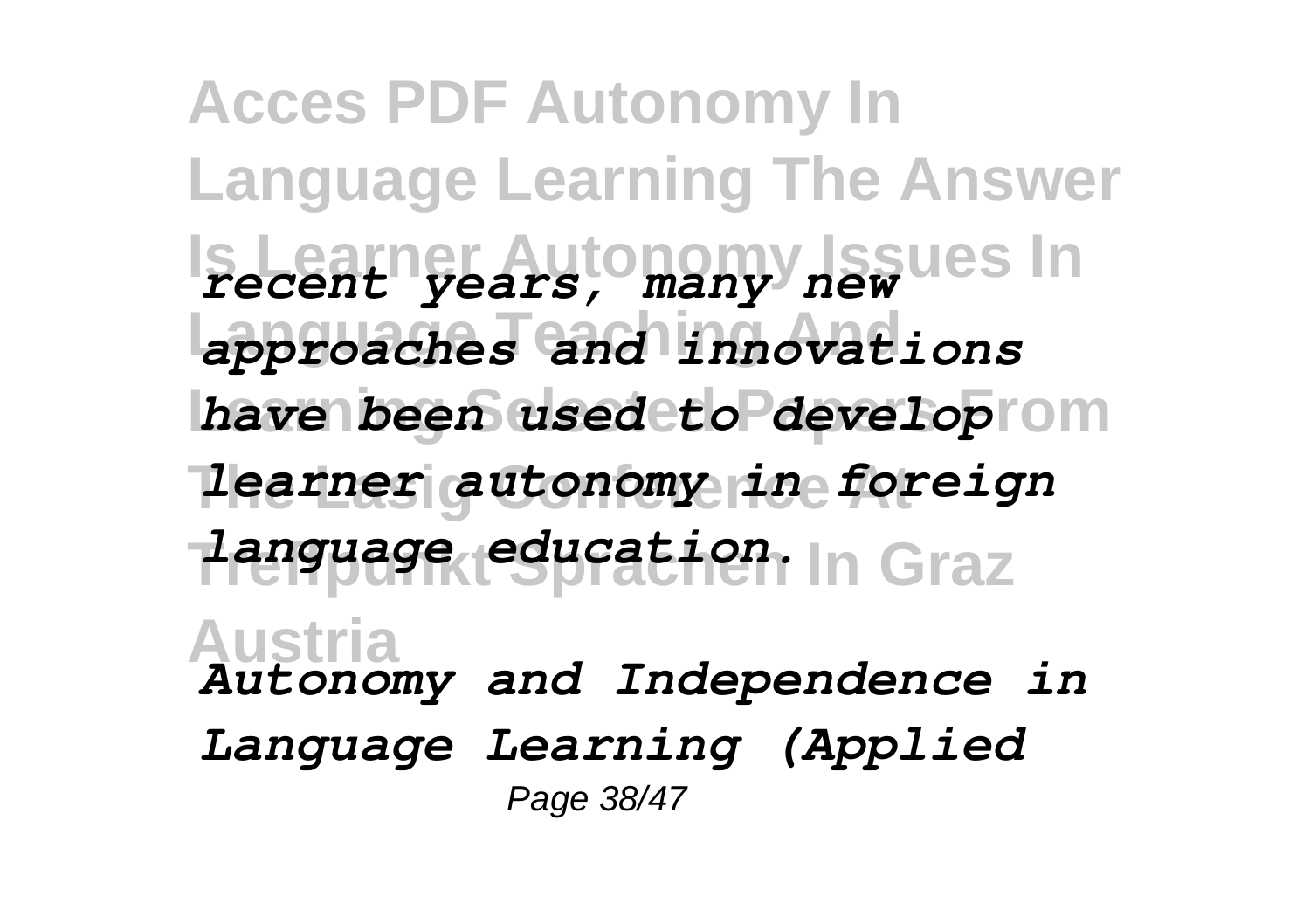**Acces PDF Autonomy In Language Learning The Answer Is Learner Autonomy Issues In** *...* **Language Teaching And** *Autonomy in Language* Learning: The Use of IT and M **The Lasig Conference At** *Internet Resources* **Treffpunkt Sprachen In Graz** *[Christian Chia] on* **Austria** *Amazon.com. \*FREE\* shipping on qualifying offers. Empowering learners to* Page 39/47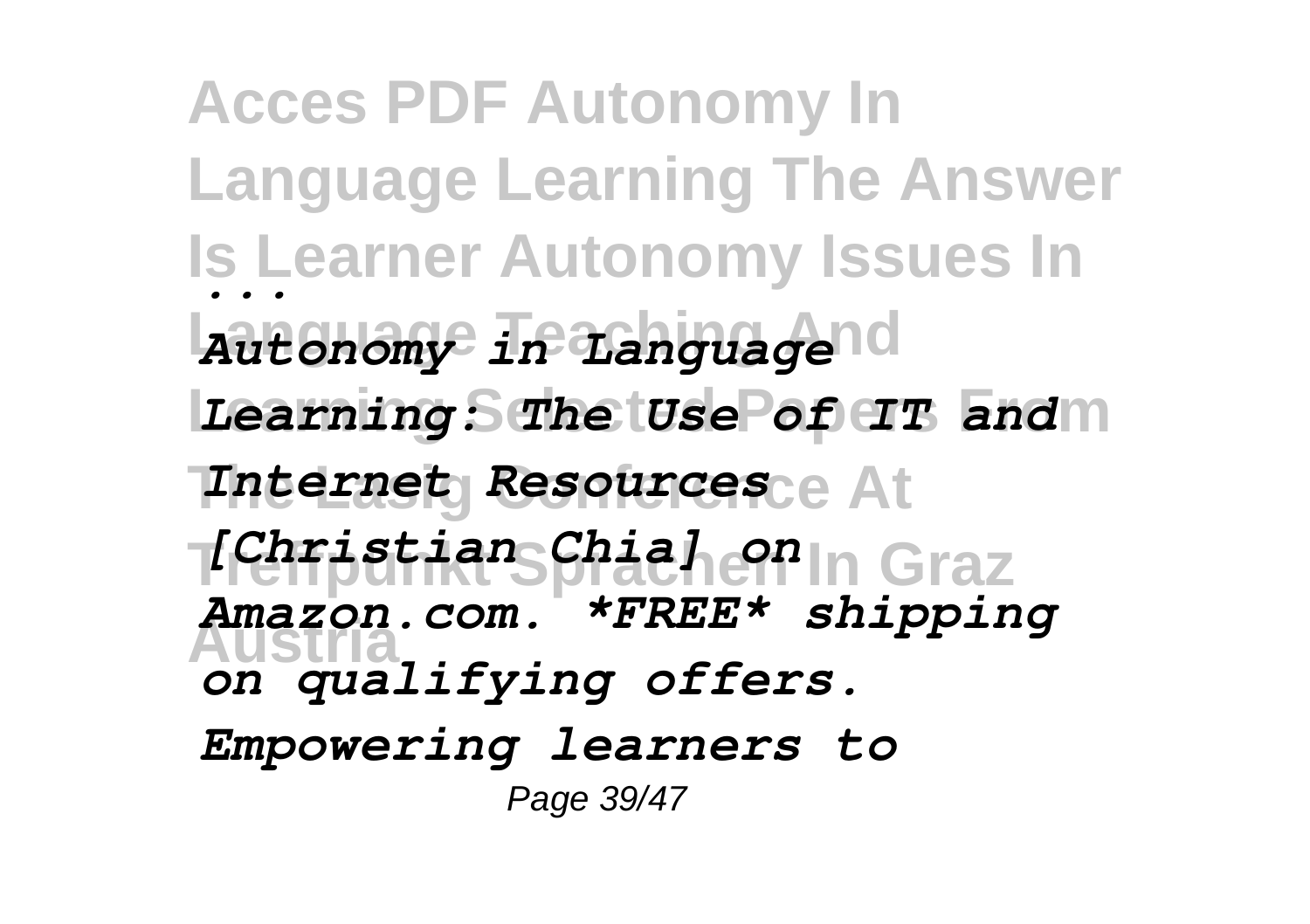**Acces PDF Autonomy In Language Learning The Answer Is Learner Autonomy Issues In** *become independent and* **Language Teaching And** *lifelong learners takes on a* **pivotal** *role* cincthepers From **The Lasig Conference At** *Singapore education scene* **Treffpunkt Sprachen In Graz** *with a new initiative known* **Austria** *as the Strategies for Active and Independent Learning (SAIL) being tried out in* Page 40/47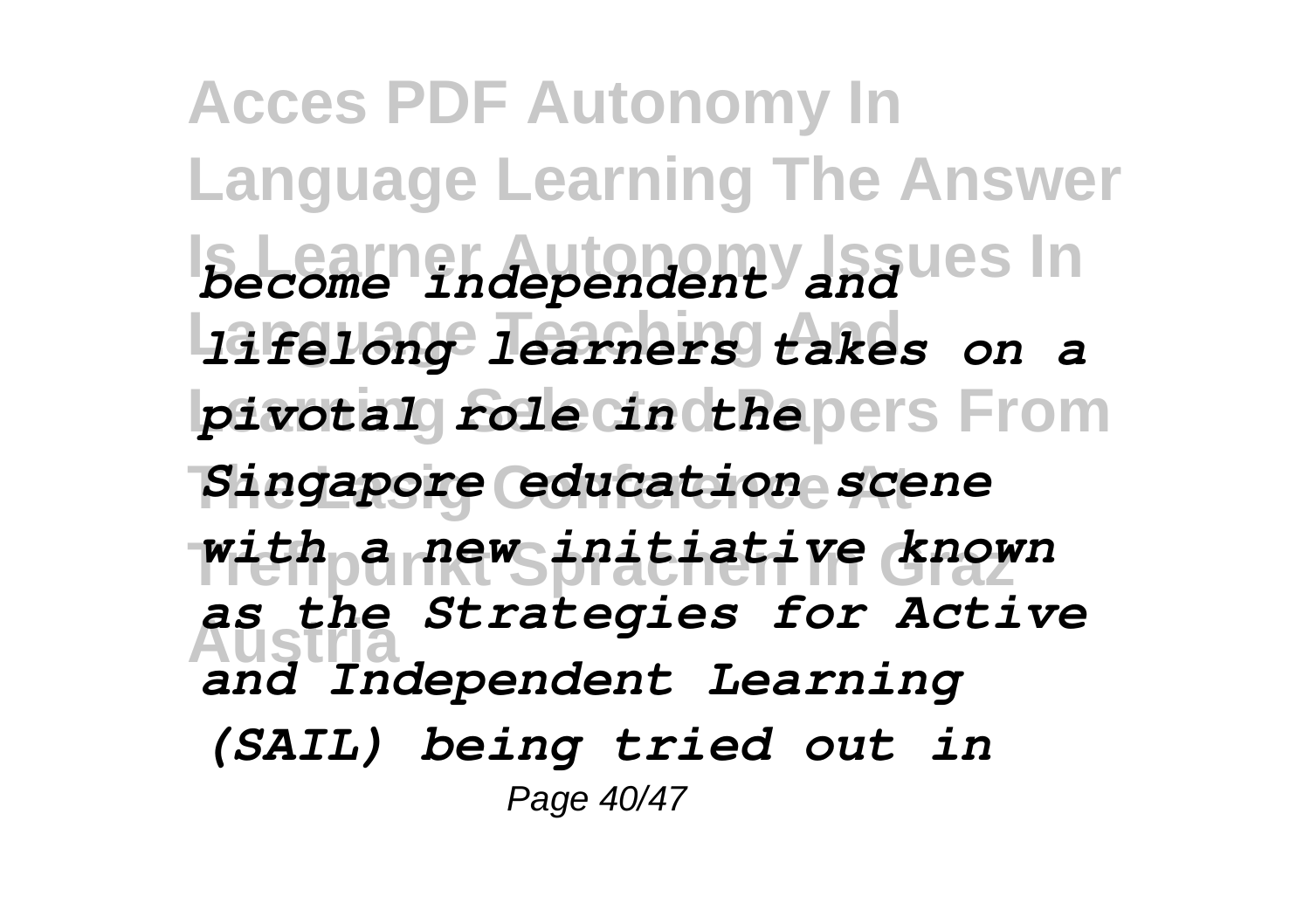**Acces PDF Autonomy In Language Learning The Answer Is Learner Autonomy Issues In** *schools here.* **Language Teaching And** *Autonomy Sin clanguage* ers From **The Lasig Conference At** *teaching and learning* **Treffpunkt Sprachen In Graz** *learning, that it is a human* **Austria** *right, and that it allows learners to make best use of learning opportunities in* Page 41/47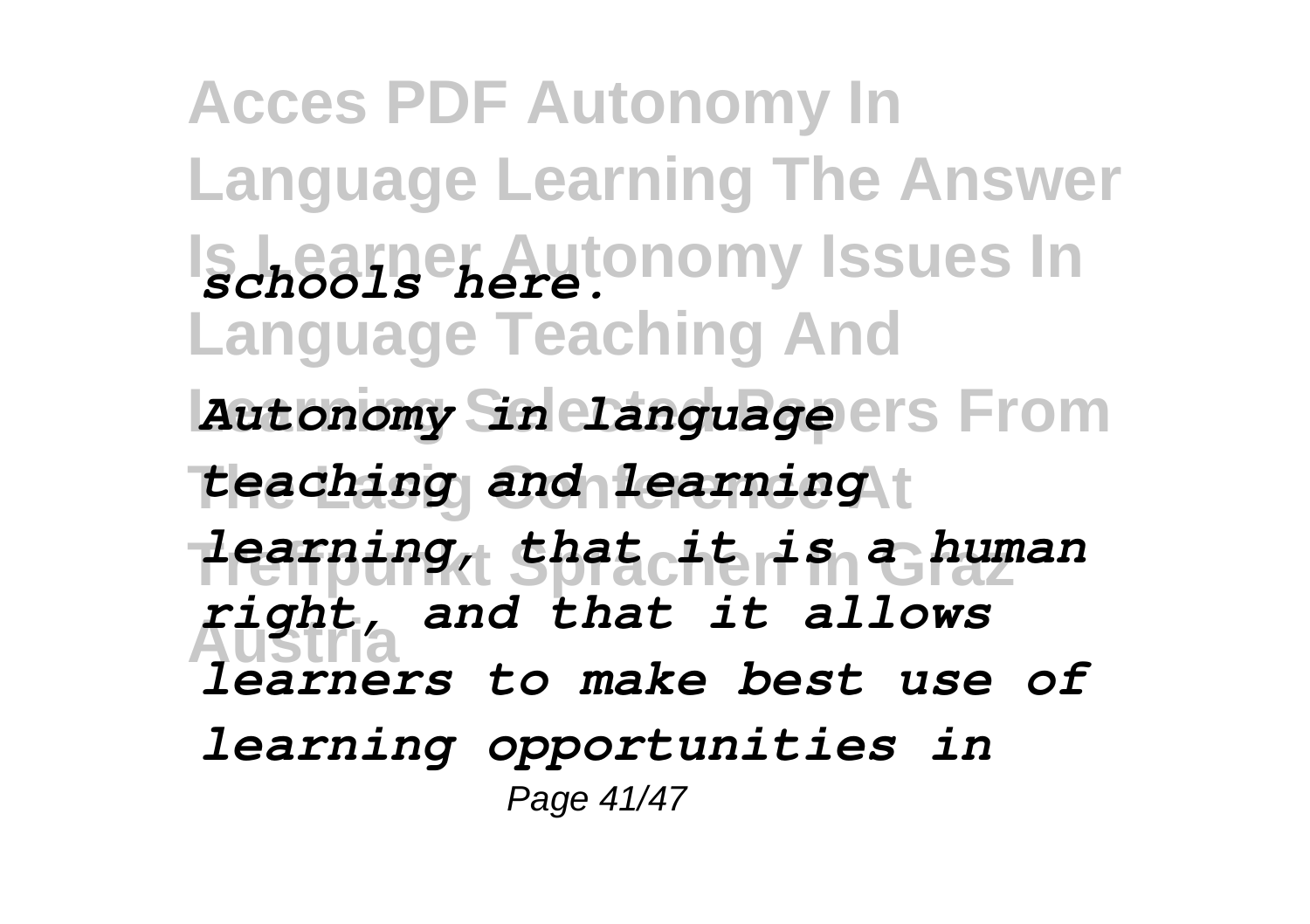**Acces PDF Autonomy In Language Learning The Answer Is Learner Autonomy Issues In** *and out of the classroom.* **Language Teaching And** *Teachers' voices have,* however, been largely absent **The Lasig Conference At** *from such analyses, and* **Treffpunkt Sprachen In Graz** *little is actually known* **Austria** *about what learner autonomy means to language teachers. This is a significant* Page 42/47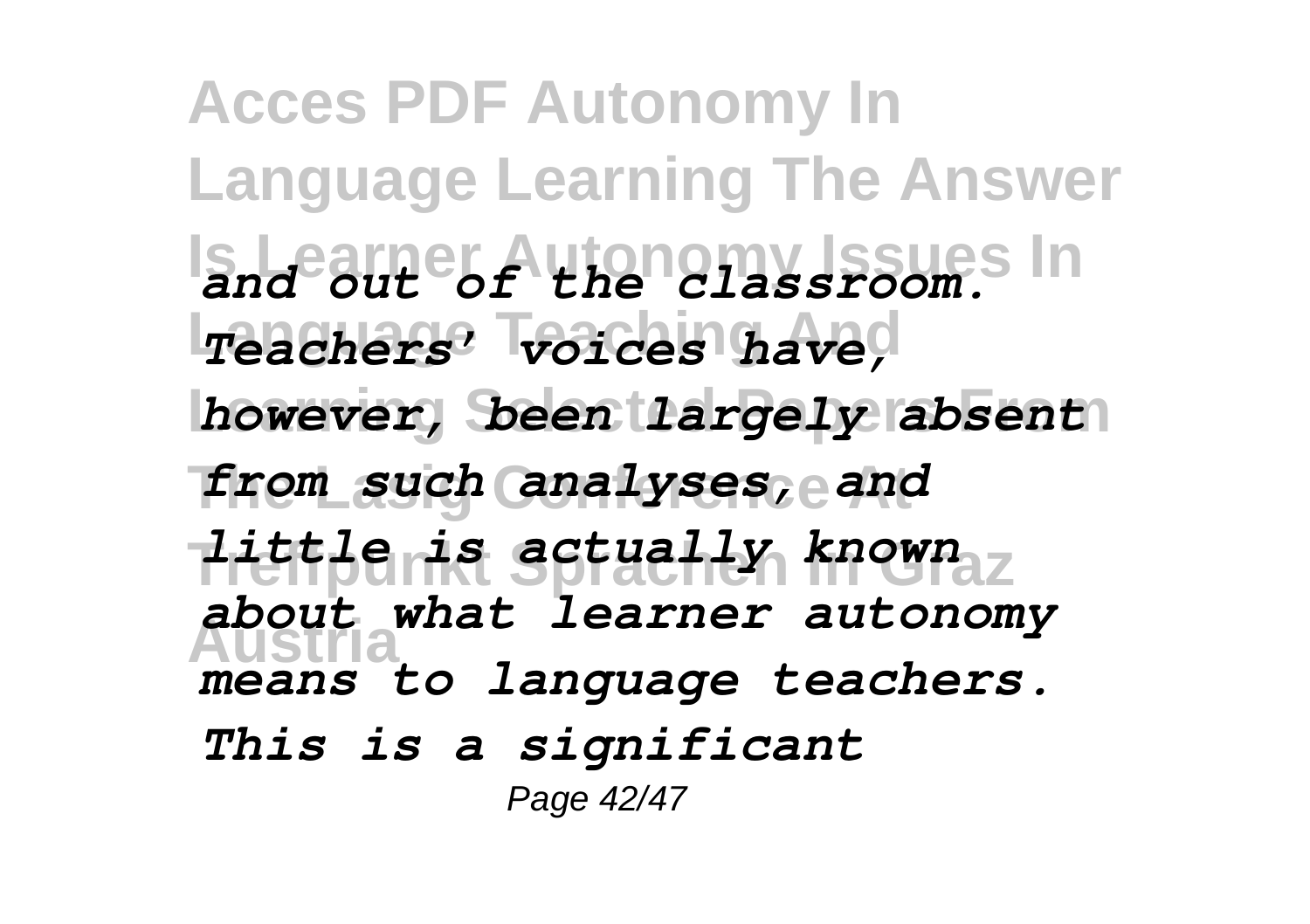**Acces PDF Autonomy In Language Learning The Answer Is Learner Autonomy Issues In Language Teaching And** *What is Autonomy in Language* Learning Selrcieclobalers From **The Lasig Conference At** *Autonomy has become a* **Treffpunkt Sprachen In Graz** *keyword of language policy* **Austria** *in education systems around the world, as the importance of independent learning and* Page 43/47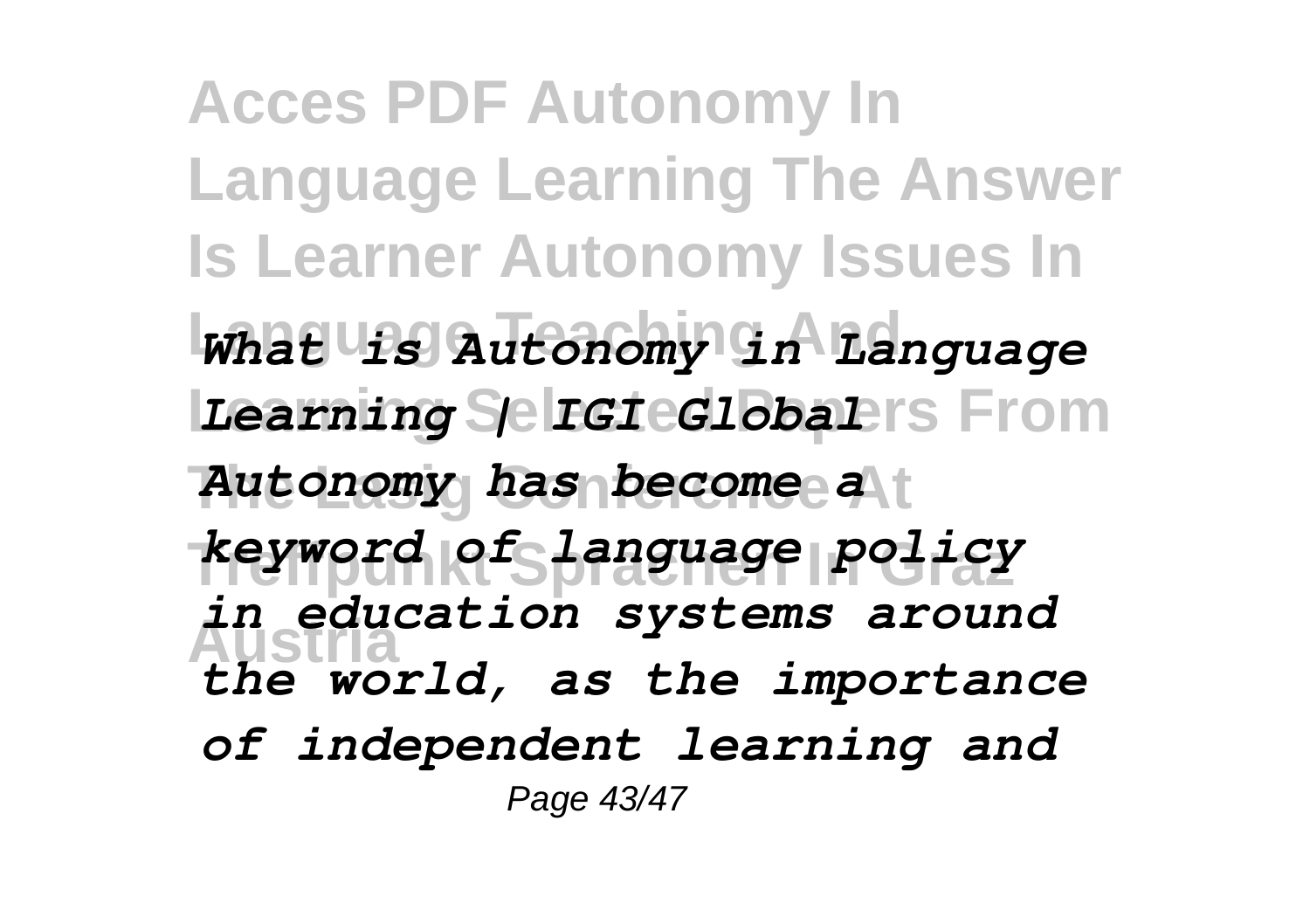**Acces PDF Autonomy In Language Learning The Answer Is Learner Autonomy Issues In** *new technologies has grown.* **Language Teaching And** *Now in a fully revised and updated second edition,* From **The Lasig Conference At** *Teaching and Researching* **Treffpunkt Sprachen In Graz** *Autonomy provides an* **Austria** *critical account of the accessible and comprehensive theory and practice of* Page 44/47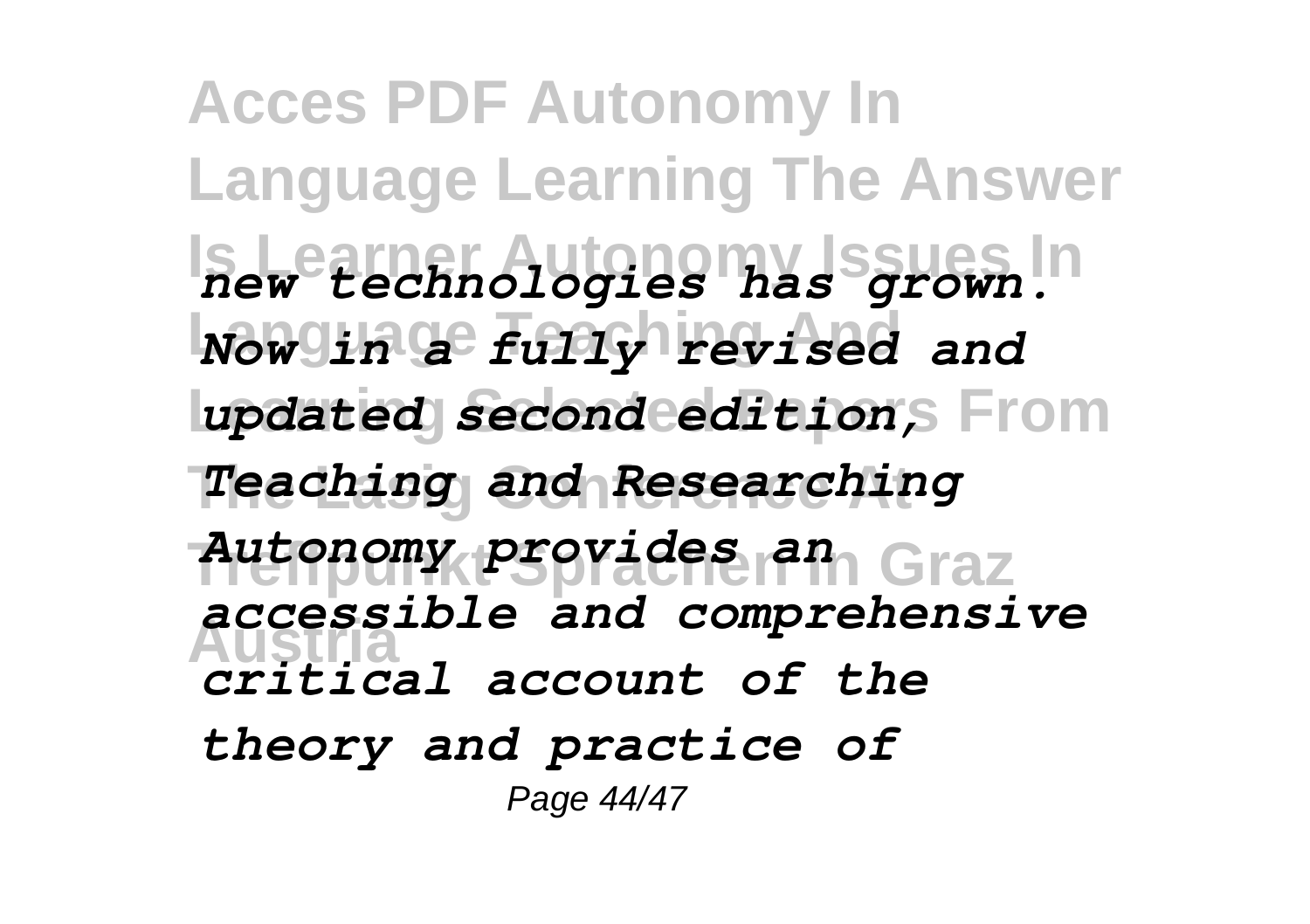**Acces PDF Autonomy In Language Learning The Answer Is Learner Autonomy Issues In** *autonomy.* **Language Teaching And Learning Selected Papers From** *Autonomy and Independence in* **The Lasig Conference At** *Language Learning | Taylor* **Treffpunkt Sprachen In Graz** *...* **Austria** *What is Autonomy in Language Learning. 1. A capacity to take charge of, or take* Page 45/47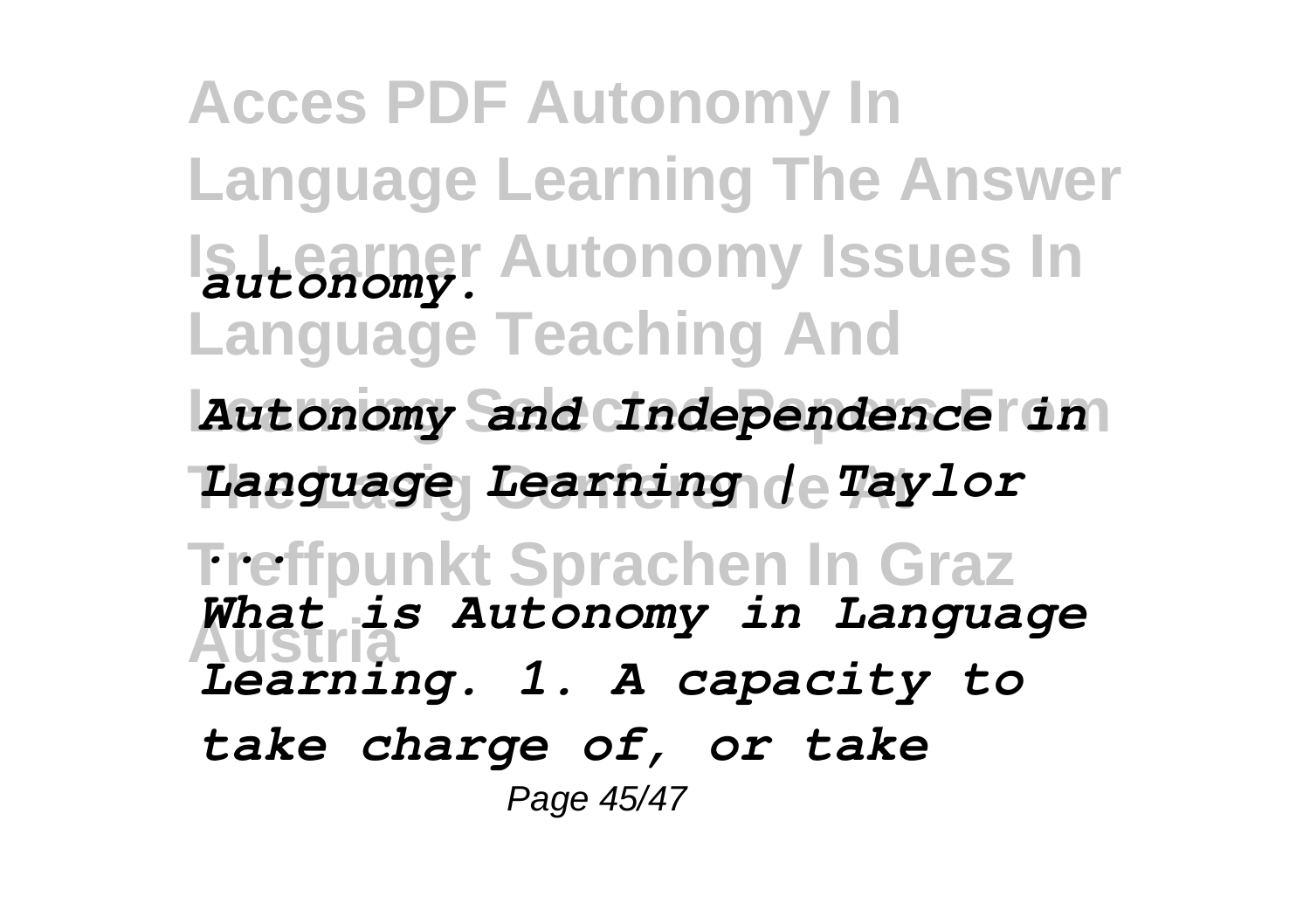**Acces PDF Autonomy In Language Learning The Answer Is Learner Autonomy Issues In** *responsibility for one's own* **Laarning.** Therefore, nd **Learning Selected Papers From** *autonomy involves abilities* **The Lasig Conference At** *and attitudes that people* **Treffpunkt Sprachen In Graz** *possess and can develop to* **Austria** *various degrees.*